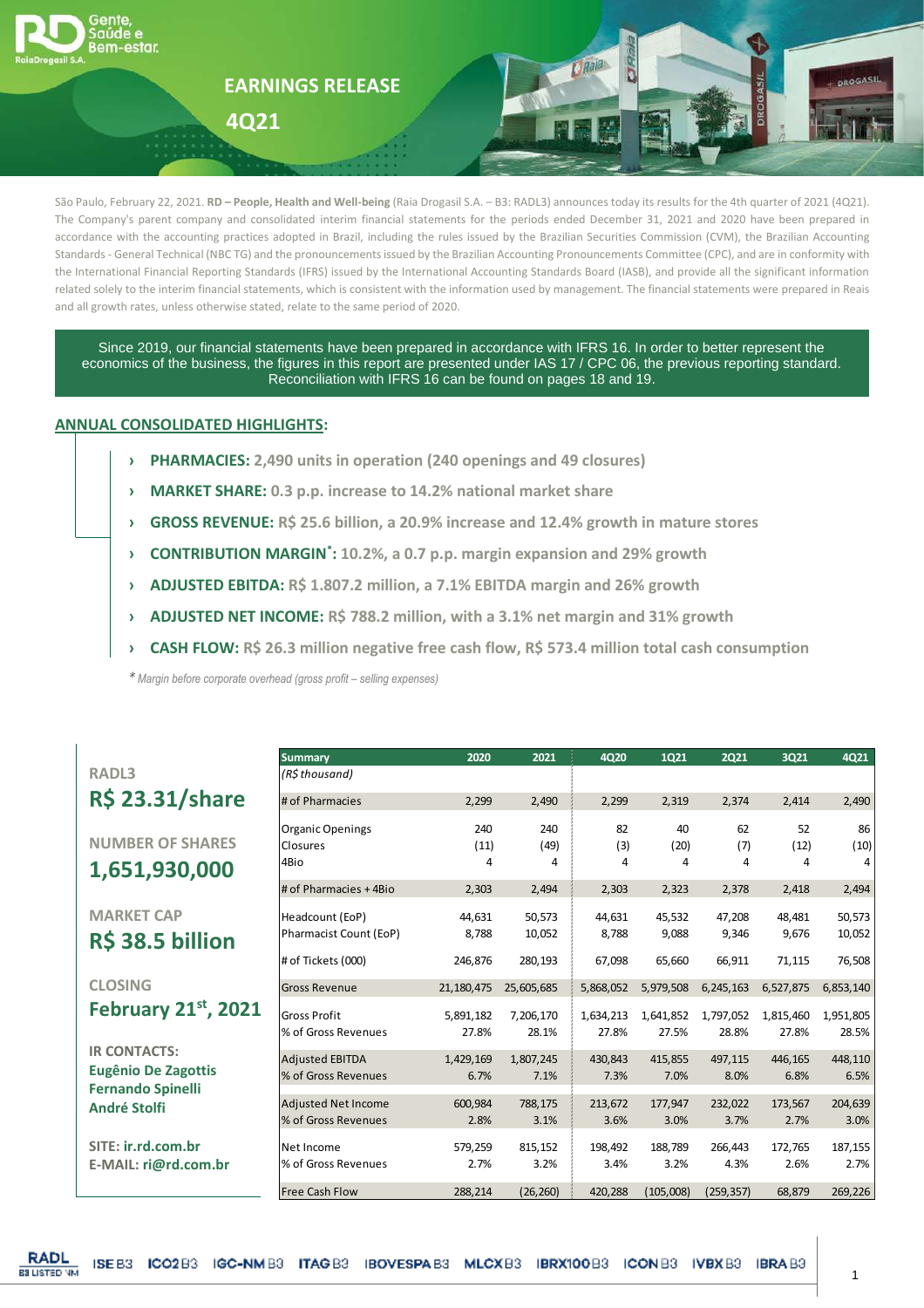

#### **MANAGEMENT LETTER**

Fiscal 2022 marked the tenth anniversary of the creation of Raia Drogasil. Founded in 2011 through the merger between Drogasil and Droga Raia, RD begins its second decade in the middle of one of the most ambitious and challenging transformations that the Company has ever seen over the course of its more than 200 years of combined history.

In its first decade, RD became the absolute market leader in both revenues and pharmacies. We have multiplied by 3 times the number of locations, evolving from a regional company with 776 units in 9 states to a national chain of over 2.5 thousand pharmacies across all 27 Brazilian states. Our gross revenues increased by 5 times, going from R\$ 4.7 billion to R\$ 25.6 billion, while our market share expanded from 9.0% to 14.2%. Lastly, this growth was obtained with an increase in profitability: over the decade, our adjusted EBITDA was multiplied by 7 times, escalating from R\$ 272 million to R\$ 1.8 billion.

Upon starting the second decade of our history, RD has set the Ambition to become, by 2030, the company that contributes the most towards a healthier society in Brazil. In an event promoted in May 2021, we unveiled our **Walking Together** plan, an executive program with 35 goals to be achieved by 2030, aligned with UN's Sustainable Development Goals (SDGs) and organized in three dimensions: *Healthier People*, by aiming to improve the health of 50 million people, *Healthier Businesses*, by seeking to economically empower 350 thousand people, and *Healthier Planet*, focusing on becoming a *net zero* and *zero landfill* company.

This Ambition positions us as an ally of our customers for health promotion and disease prevention, a profound transformation in our business. It is also aligned with our Purpose of taking close care of people's health and well-being during all times of their lives, which evolves from an inspiration to become a business objective. To pursue it, we have set a new business strategy and have started to transform our organizational structure, our management model and our corporate culture.

In order to prepare the Company for this new cycle, we've also undertaken important changes in our corporate governance. Our Board of Directors was increased from 9 to 11 members, and the representation of independent directors was expanded from 3 to 5 seats. We've also oxygenated the board´s composition through the election of four new directors in 2021 aiming at reinforcing our digital and healthcare expertise, which will be paramount for this new cycle. Of the 11 directors, 3 are women, enhancing the board's diversity. Lastly, a new Shareholder's Agreement was signed for another 10 years, reaffirming the longterm commitment of the controlling shareholders with the Company.

RD's business strategy is based on 3 pillars: the New Pharmacy, the Marketplace and the Health Platform. The New Pharmacy consists in the repurposing of the traditional pharmacy into a Health Hub, offering in-store health services, tied to a digital and omnichannel experience. With the Marketplace, we are significantly broadening the assortment for our customers, deepening the mix in current categories and enhancing our offering with new health and well-being verticals. Lastly, with the Health Platform, we are developing digital solutions to support our customers in their health journeys, including adherence to the treatment and the promotion of healthy habits, such as nutrition, exercising and sleeping, as well as providing access to a health services marketplace that includes diagnostics and teleconsultations.

These pillars are highly complementary and reinforce one another, starting with the customer acquisition and digital onboarding, which happen mostly in-store with a low marginal customer acquisition cost (CAC), and culminating in the increase in customer frequency and overall spending driven both by the enhanced loyalty due to the digitalization of the customer relationship and by the broader array of products and services offered through the marketplace and the health platform. By increasing customer spending and loyalty, the combination of these assets has the potential of multiplying the Customer Lifetime Value (CLV) and boost the Company's value creation.

This is a transformational journey: it widens our served market, challenges our business model and demands the development of new assets and capabilities, allowing us to help improving the health of the Brazilian population, which today is harmed by a complex and inefficient system that is limited to treating diseases rather than promoting health.

If on the one hand we have clarity regarding the scale of the challenge we are embracing and the humility of recognizing that this is a long-term process for which we do not yet have yet all the answers, on the other hand we are convinced that the unique assets that we possess provide us with the necessary credentials to be successful. With 2.5 thousand pharmacies located in the best corners of Brazil, we are the player in the healthcare value chain with the greatest capillarity and proximity to the population. As an example, we serve 91% of the Brazilian A class within a 1.5 km radius of our pharmacies. We also have 42 million active customers, of which 5.5 million are classified as loyal, representing 58% of the Company's total revenue but 85% of our digital sales. The loyal customers who also use our digital channels engage with us, in average, 38 times per year, a frequency that is unmatched either in healthcare or in retailing. These customers also spend 20% to 25% more than what they spent before adopting the digital channels, a testament to the importance of digitalizing the relationship with our customers.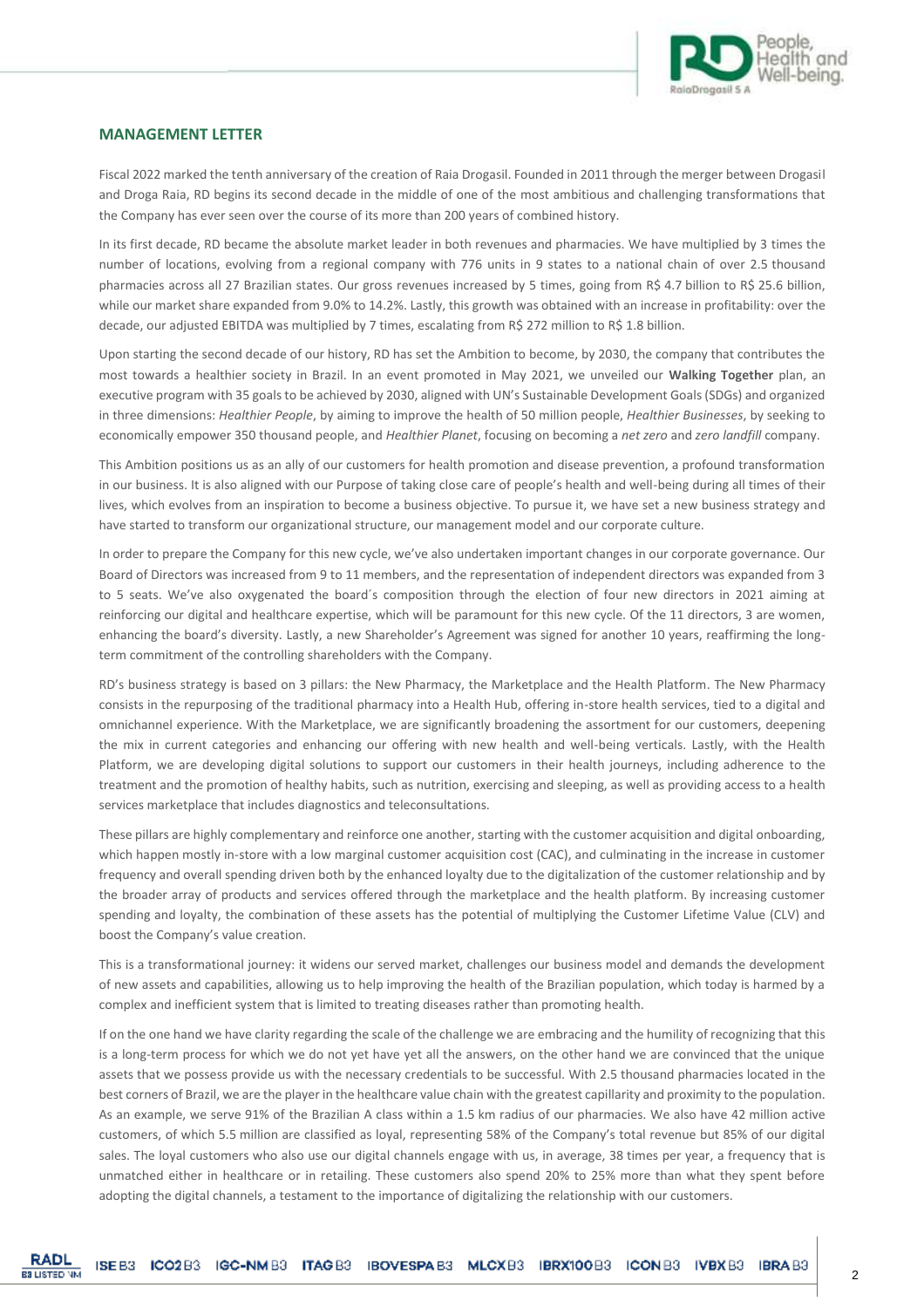

We are proud to note that the New Pharmacy already became a reality in 2021: digital revenues totaled R\$ 2.1 billion (R\$ 596 million in the 4Q21), reaching in the fourth quarter a penetration of 9.2% of our sales. The pharmacies are the cornerstone of the digital strategy: they are responsible for the customer acquisition (increase in the number of loyal customers from 4.7 million to 5.5 million in 2021), for their digital onboarding (15.9 million cumulative app downloads since 2019, mainly in-store) as well as for the digital fulfillment (89% of digital orders were served through our pharmacies in a fast and economically efficient way, with Click & Collect orders amounting to 49% of the total). Lastly, we advanced in the digitalization of the in-store experience, with digital coupons already representing 29% of Exclusive Offer sales, and with Stix, our loyalty coalition in partnership with GPA and Itaú, reaching 2.5 million active customers, of which 48% have already redeemed points in 2021.

In addition to providing an increasingly omnichannel experience, our pharmacies are also expanding their role in supporting Brazilians in taking better care of their health. Since the beginning of the pandemic, we performed 4 million COVID-19 rapid tests in more than one thousand different locations, while offering the unmatched convenience and proximity of our pharmacies, online scheduling and a rigorous attention to sanitary protocols. We also performed 198 thousand COVID-19 immunizations, which were provided free of charge at our pharmacies in partnership with several municipalities. Finally, we expanded the number of pharmacies that provide general immunization services from 66 in 2020 to 208 in 2021.

The development of the Marketplace also advanced significantly. The operation, which began exclusively on Raia's website in October 2020, was extended to the Raia and Drogasil apps in 2021. Also, the number of 3P SKUs on offer increased to 80 thousand, which are offered by more than 300 sellers. Lastly, in December 2021, we announced the investment in **Conecta Lá** and the acquisition of the rights to use its code, which will allow RD to accelerate the development of its Seller Center, thus improving the quality of the services we provide to our sellers while at the same time reducing our transactional costs.

As for the Health Platform, we launched in August both the brand and the app for **Vitat**, our physical and digital network which connects people, services and products to promote healthy habits and transform people's health day by day. Built upon the acquisition of **Tech.fit**, announced in February 2021, **Vitat** achieved significant digital milestones in its first year, with circa 25 million unique visits to its portal, over 2 million unique users in the apps, who have taken advantage of the more than 150 free programs on offer, and with over 120 thousand visualizations of its weekly podcast. Meanwhile, on the physical front, 21 *Vitat Spaces,* which are connected to the app*,* were opened in the states of SP, RJ, MG and CE, performing nearly 30 thousand pharmaceutical services in the year.

**Vitat** will also be the orchestrator of our full healthcare ecosystem, which includes **Drogasil** and **Raia**, which are respectively Brazil´s first and second largest Brazilian pharmacy brands, **Univers**, our PBM that serves 86 million employees and beneficiaries of over 1.4 thousand companies and 296 health operators, **4Bio**, Brazil´s leading specialty pharmacy, serving the patients of major health operators, and also 5 startups recently invested by **RD Ventures**, RD's Corporate Venture Capital platform: **Amplimed**, a leading electronic health record and practice management platform, connecting over 20 thousand healthcare professionals, which will become the data repository of the whole Health Platform as well as the base for the medical consultations marketplace, **Labi Exames**, a healthtech focused on diagnostics, tests, check-ups and immunization, with 26 units in 10 cities which also provides residential services, complementing our Health Hubs and positioning RD in a new health vertical, **Cuco Health**, a digital platform focused on adherence to treatment, **Healthbit**, a data science and health promotion company, focused on medical claims reduction and outcomes improvement, and **Manipulaê**, a digital apothecary pharmacy platform. **RD Ventures** has already invested around R\$ 200 million (R\$ 140.6 million already paid) in startups, aiming to accelerate RD's digital healthcare transformation.

The effects of the digitalization of the business have already materialized in 2021. We ended the year with R\$ 25.6 billion in consolidated gross revenues, a 20.9% annual growth. We recorded a 15.3% same-store sales growth, with 12.4% for mature-stores, 2.3 percentage points above the 10.1% CPI recorded in the period, a strong growth driven by digital. Our adjusted EBITDA reached R\$ 1.8 billion, a 26% increase. We recorded an adjusted EBITDA margin of 7.1%, a 0.4 percentage point increase. While the contribution margin expanded by 0.7 percentage point, we recorded a G&A pressure of 0.3 percentage point stemming from the investments in our corporate structure to support the new strategy. Lastly, our adjusted net income totaled R\$ 788.2 million, a 31% increase with an adjusted net margin of 3.1%, a 0.3 percentage point expansion. We opened a total of 240 new pharmacies, ending the year with 2,490 units in operation.

Finally, we are proud to share that in January 2022, RD's shares were included into the **ISE**, B3's sustainability index, which includes Brazil's top 46 companies evaluated for corporate sustainability based on economic efficiency, environmental equilibrium, social justice and governance criteria. The inclusion of RD into ISE was an important achievement for the Company, and is the result of 3 years of collaborative work that included a broad consultation with stakeholders, the mobilization of the entire organization and the definition of a long-term agenda, with objective goals and numerous action plans, with aligned business and sustainability strategies.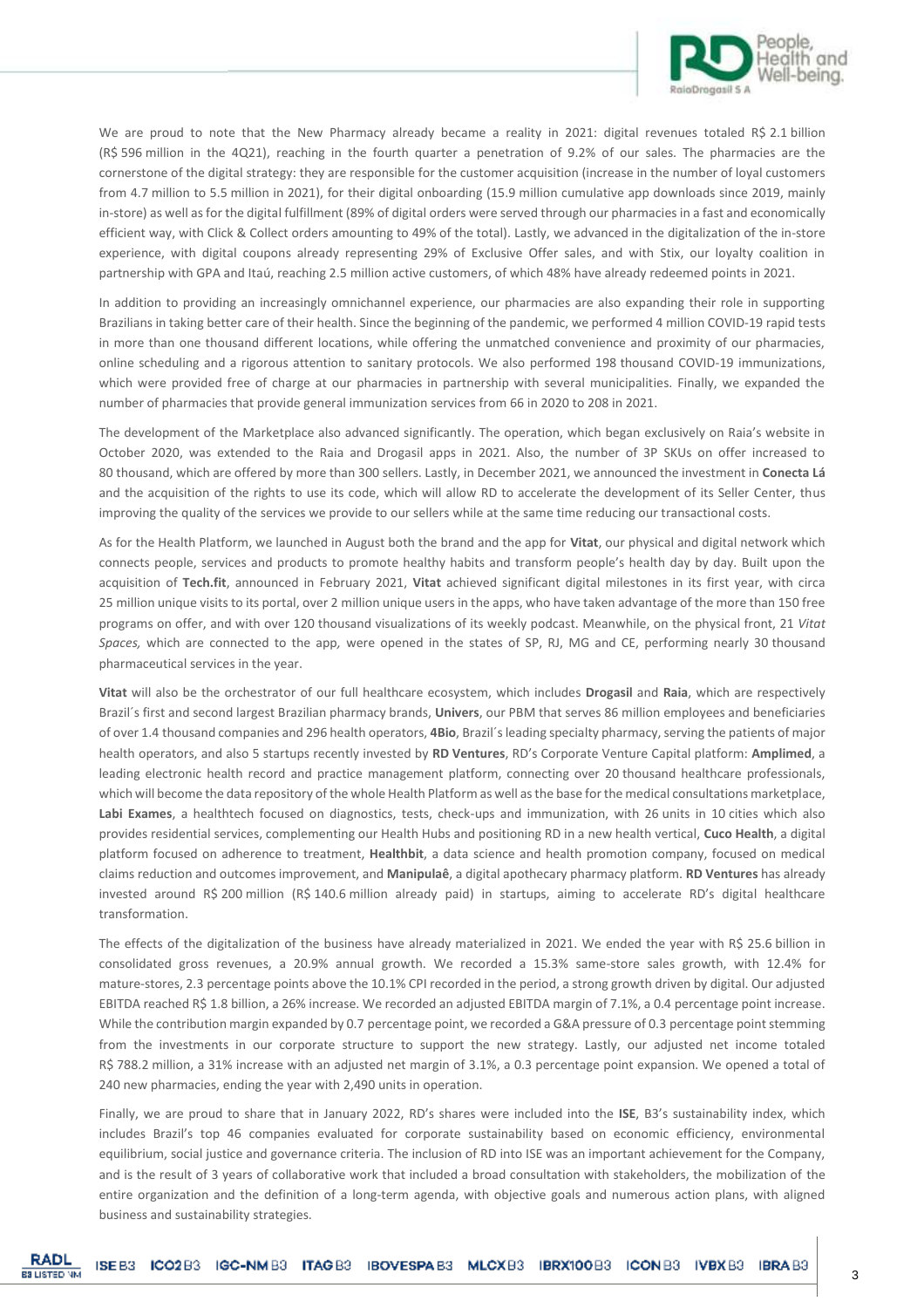

Within the context of all the uncertainties we faced in 2021, we would like to thank our shareholders for the support and trust bestowed upon us, our customers, who entrusted us their health and rewarded us with their loyalty, and our employees, true healthcare heroes who dedicate themselves every day to take care of our customers.

#### **CHALLENGES AND OPPORTUNITIES FOR 2022**

**Accelerate the digitalization of our relationship with the customer:** We consolidated the New Pharmacy in 2021, achieving double-digit digital channels penetration. In 2022, we will continue to expand its penetration, which is central to our strategy due to the fact that the digitalization of the customer relationship increases their engagement, loyalty and spending. To that end, the improvement of the customer's experience will be paramount, requiring a constant monitoring of our digital NPS, understanding and addressing the customer pain points similarly to what we have done for years with the NPS of our pharmacies. We will also advance in reducing delivery times to one hour in denser regions of major urban centers, either through regular ship-from-store or through dark stores. Lastly, we will evolve our customer loyalty and retention models, including the strengthening of our loyalty programs as well as enhanced subscription programs and treatment adherence mechanisms.

**Strengthen and scale-up the Marketplace:** The marketplace started operating in 2021. Launched initially through Raia's website, it was later expanded to be incorporated in both Raia´s and Drogasil's apps. We have already added a significant number of sellers as well as of listed items in the marketplace, and sales have started to gain traction. In 2022 we will focus on scaling-up the marketplace while improving seller engagement and SKUs turnover through the integration with the *Conecta Lá* Seller Center, a start-up invested in the end of 2021 in a transaction which also included the acquisition of the rights to its code. Finally, we will conclude our logistics master plan, which will allow us to fulfill 3P orders through our own DCs and pharmacies in the near future, including the in-store collection of 3P items by customers, which will leverage our unmatched capillarity also for the marketplace.

**Advance with Vitat:** Both Vitat's brand and app were launched in 2021. Vitat was born from the acquisition of Tech.fit, a startup that already operated apps related to healthy nutrition and exercising. At launch, Vitat's app offered a set of programs focused on a healthy living, leveraging the pre-existing solutions and providing integration with the Vitat Spaces, which are 21 health hubs created within RD's pharmacies. In 2022, the focus will be on the development of programs focused on chronic patients, who endure more complex healthcare journeys and boast a higher Customer Lifetime Value. We plan on creating solutions for these customers which will include adherence to treatment, drug purchasing benefits, health journey support through the app, including exercise, nutrition and sleep, as well as the offering of the pharmaceutical services available at RD's 1.5 thousand health hubs, which are expected to be fully connected to the app by the end of the year.

**Transform our technology infrastructure:** We will advance in the transformation of the Company's IT infrastructure. One of the major priorities is the conversion of our systems to microservices. This conversion began in 2020, will continue in 2022 and is expected to be completed by the end of 2023. In parallel, we are also migrating our IT infrastructure to the cloud. We will also focus on eliminating bottlenecks in code testing and homologation in order to allow for more frequent releases. This transformation is necessary to increase squad productivity and to improve the experience provided by our apps. Finally, we will continue to advance in data science, increasing the use of AI in our operations.

**Evolve to a Digital Culture:** The evolution of RD's business model, with an increased focus on the digitalization of healthcare, demands a profound cultural and organizational transformation. This transformation, which began in 2019 with the adoption of agile methods, needs to be intensified. This involves increasing the focus on the customer, enhancing the use of data, a broader dissemination of agile within the organization, improving the governance of the squads, as well as a less hierarchical and more flexible, collaborative and innovative culture, fostering entrepreneurship, risk taking and continuous learning by our executives.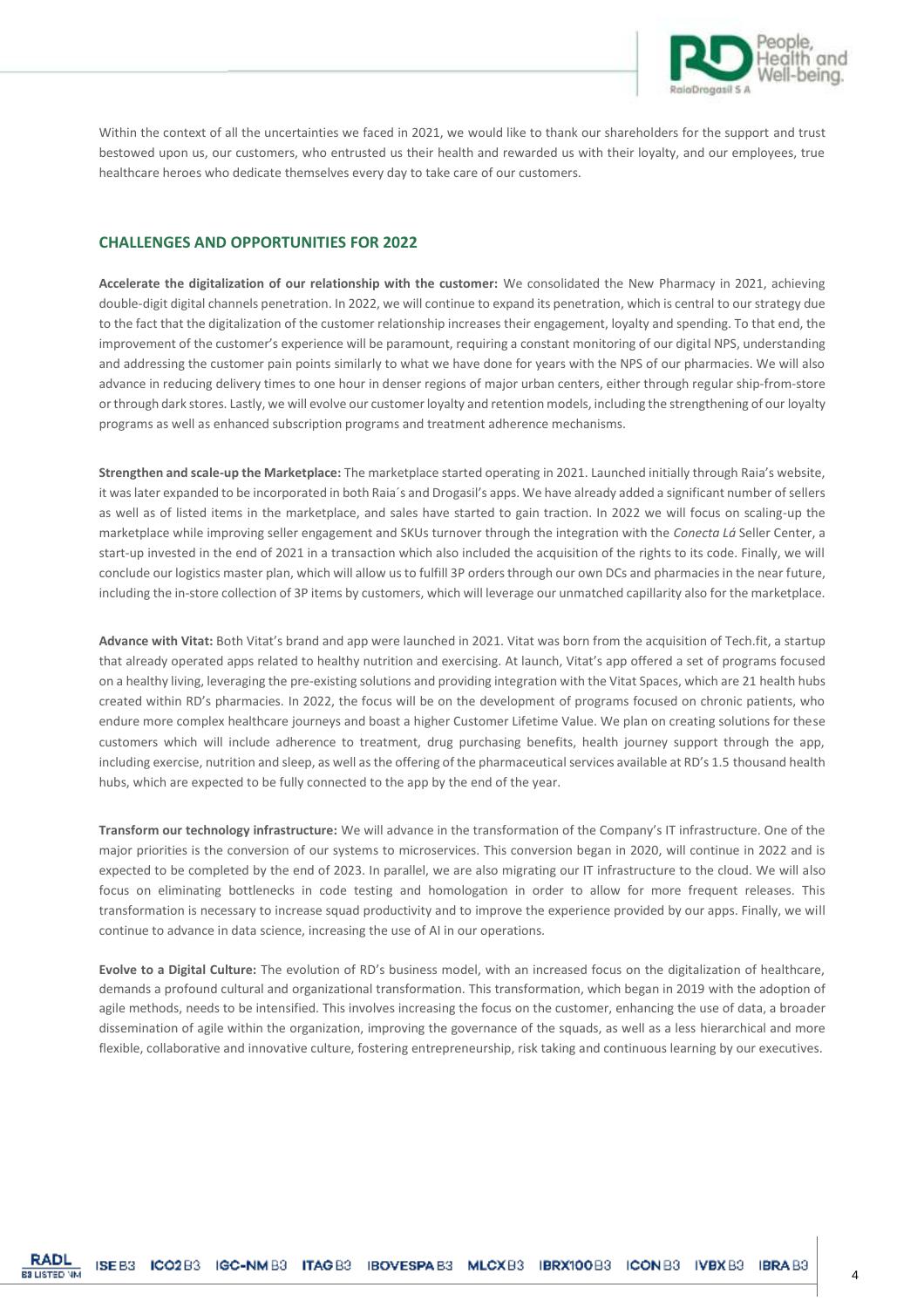

#### **PHARMACY DEVELOPMENT**

We opened 240 new pharmacies in 2021 and closed 49 (86 openings and 10 closures in the 4Q21), ending the year with 2,490 units in operation, in addition to 4 4Bio locations. We reiterate our gross openings guidance of 260 new pharmacies for 2022.

At the end of the period, 30.0% of our pharmacies were still in the process of maturation and had not yet reached their full potential both in terms of revenue and profitability.





**33%**

**portfolio**

**45%**

Of the 49 pharmacies closed in 2021 (10 in the 4Q21), 15 were still in the maturation process (1 in the 4Q21) and represent corrections of mistakes that are to be expected in a large-scale expansion such as RD''s. The remaining 34 closures (9 in the 4Q21) were mature units driven by the optimization of our pharmacy portfolio with positive return expectations associated to them.

We highlight that the quantity of pharmacy closures was unusually high, since we had severely limited such closures in 2020 due to the uncertainties created by the pandemic. Over these 2 years, we closed a total of 60 pharmacies, corresponding to an average of 30 closures per year, in line with the Company's historical level.



\* Openings exclude the Onofre acquisition.

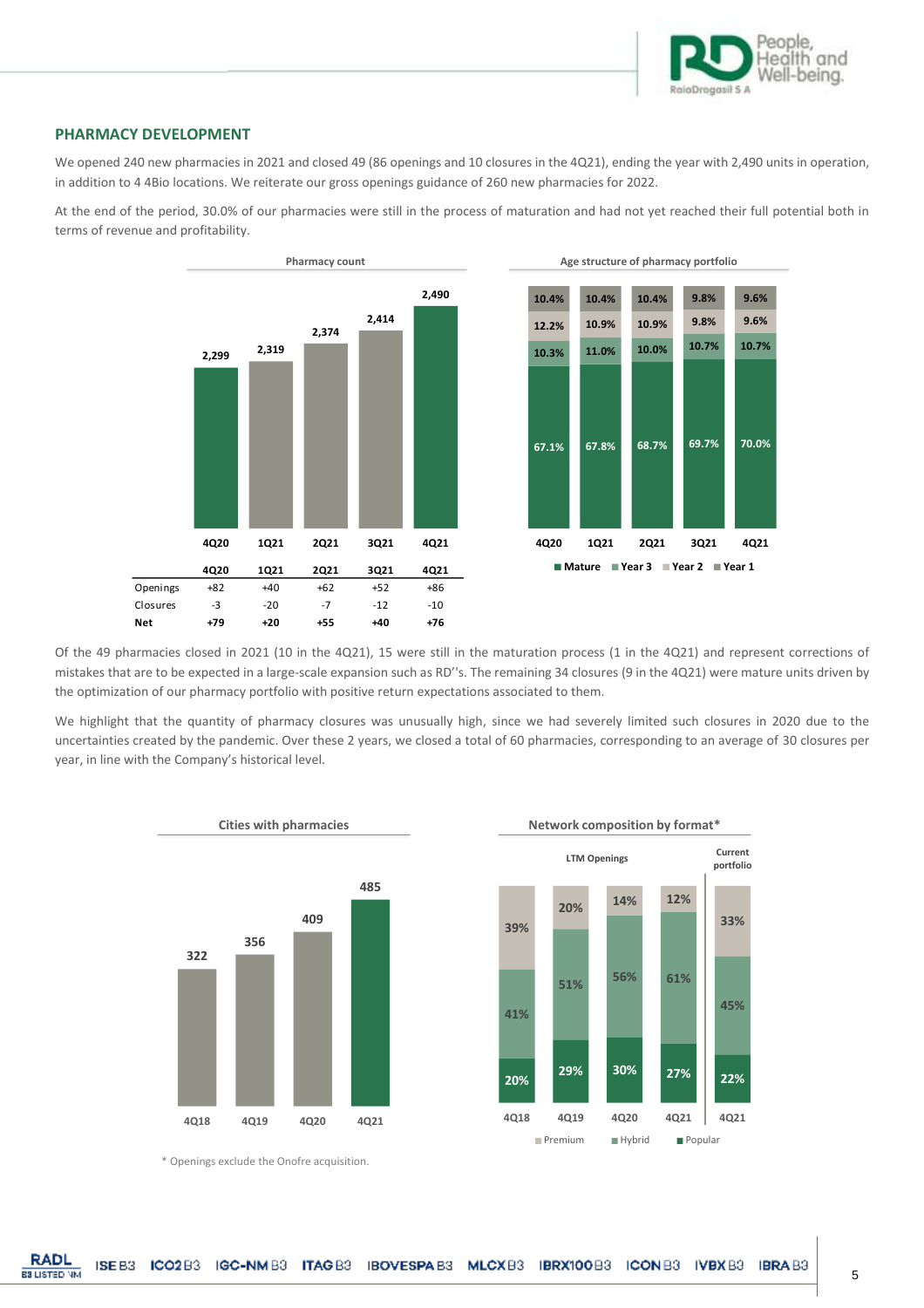

We continued diversifying our pharmacy network in the quarter, both geographically and demographically, with 80% of our openings in the last twelve months outside of the state of São Paulo, our native market (and 95% out of the city of São Paulo). We also increased our capillarity, extending our presence to 485 cities, 76 more than in the 4Q20. And while 67% of our units have popular or hybrid formats, 88% of the openings in the last twelve months belong to these clusters, increasing our reach into the expanded middle class.



Lastly, we entered the states of Acre, Roraima and Amapá, expanding RD's presence to all 27 Brazilian states.

Our national market share totaled 14.2% in the quarter, a 0.3 percentage point increase when compared to the 4Q20.

We recorded a 5.7% market share in the North, a 0.6 percentage point increase when compared to the 4Q20, a market share of 10.0% in the Southeast (excluding São Paulo), a 0.4 percentage point increment, and a market share of 9.8% in the Northeast, an increase of 0.4 percentage point.

In the South, we recorded a 9.4% market share, a 0.3 percentage point increase versus the same period of the previous year, a market share of 17.1% in the Midwest with a 0.1 percentage point gain, and a 25.7% market share in São Paulo, stable in comparison to the 4Q20.

In order to assure the comparability with the previous year, we considered the market data for 2020 updated by IQVIA to incorporate the historic information of the new informants added to the panel.

#### **DIGITAL HEALTH TRANSFORMATION**

Our digital health transformation is based on 3 complementary pillars: the New Pharmacy, which combines a health hub with a digital and omnichannel experience, the Marketplace, and the Integral Health Platform. Together, these three businesses will allow us to support our more than 42 million active customers in taking care of their health and well-being and, at the same time, increase their customer lifetime value through a greater frequency of interaction and overall spending.

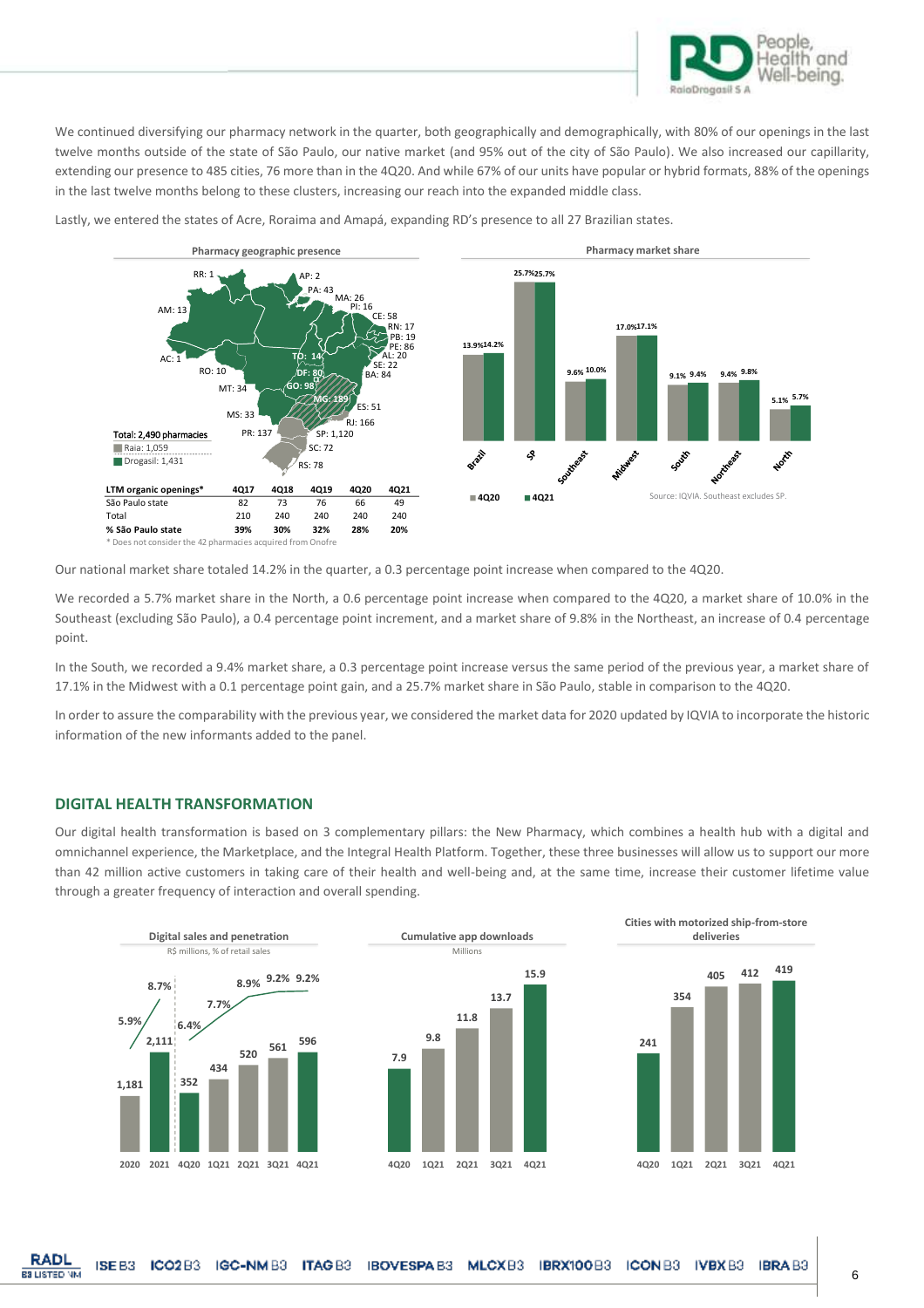

The digitalization of the pharmacy significantly accelerated in 2021. We recorded R\$ 2.1 billion in revenues through digital channels (R\$ 596 million in the 4Q21), representing an average retail penetration of 8.7% (9.2% in the quarter) and growth of 79% over the previous year (69% in the 4Q21).

We highlight the importance of the pharmacies for the digital sales, as 89% of such transactions in the 4Q21 were fulfilled by the physical stores, with both quick delivery times and high economic efficiency. Click & Collect represented 49% of digital orders, while neighborhood deliveries amounted to another 11%, demonstrating the power of the capillarity and convenience of our pharmacies, which cover 91% of Brazil's A class population within a 1.5 km radius. Lastly, motorized ship-from-store deliveries were available in 419 cities by the end of the quarter, 86% of the municipalities in which RD operates pharmacies and complementing *Click & Collect and* the *Neighborhood Deliveries* and, which are available in 100% of our stores.

We recorded a total of 15.9 million cumulative app downloads since the 1Q19, a significant amount when compared to the universe of 42 million active customers which is paramount for the digitalization of our relationship with the customers. Such digitalization is essential to our long-term strategy, since customers who use our digital channels increase their loyalty, engagement and purchasing frequency, spending, on average, 20% to 25% more than before digital adoption, thus becoming a fundamental driver for value creation. Also, it will allow us to connect our customers to all the three pillars of our strategy: the New Pharmacy, the Marketplace and the Health Platform.

With the marketplace, we reached 80 thousand SKUs offered by more than 300 sellers. Additionally, in December, we invested in *Conecta Lá*, a Seller Center platform focused on vertical marketplaces which will improve the integration with our sellers, including product cataloging, order workflow, payment splitting, logistical solutions and business intelligence.

The investment in *Conecta Lá* and the acquisition of the rights to use its code will allow us to accelerate the development of RD's marketplace, improving the service to our sellers while reducing ourtransactional costs, thus contributing towards our aspiration of offering the most complete and robust health and well-being products assortment with a high level of satisfaction of both customers and sellers.

Lastly, Vitat reached 25 million unique visits in its digital channels, with over 2 million unique users in its apps and more than 120 thousand visualizations of its weekly podcast. We ended the year with 21 *Vitat Spaces* in RD's pharmacies, which offer a wide variety of services in connection with the app.





## **GROSS REVENUES**

We ended 2021 with a consolidated revenue of R\$ 25,606 million (R\$ 6,853 million in the 4Q21), a 20.9% growth over 2020 (16.8% over the 4Q20).

OTC was the highlight of the year by growing 27.1% (17.6% in the 4Q21) and gaining 1.2 percentage point in the mix (0.3 p.p. in the quarter). The increase of OTC in the sales mix continues to be driven mainly by products related to the pandemic, such as masks, vitamins, anti-flu drugs and COVID-19 tests. In addition, Generics grew 22.9% (18.1% in the 4Q21) and gained 0.2 p.p. in the mix (0.1 p.p. in the quarter). Lastly, Branded Rx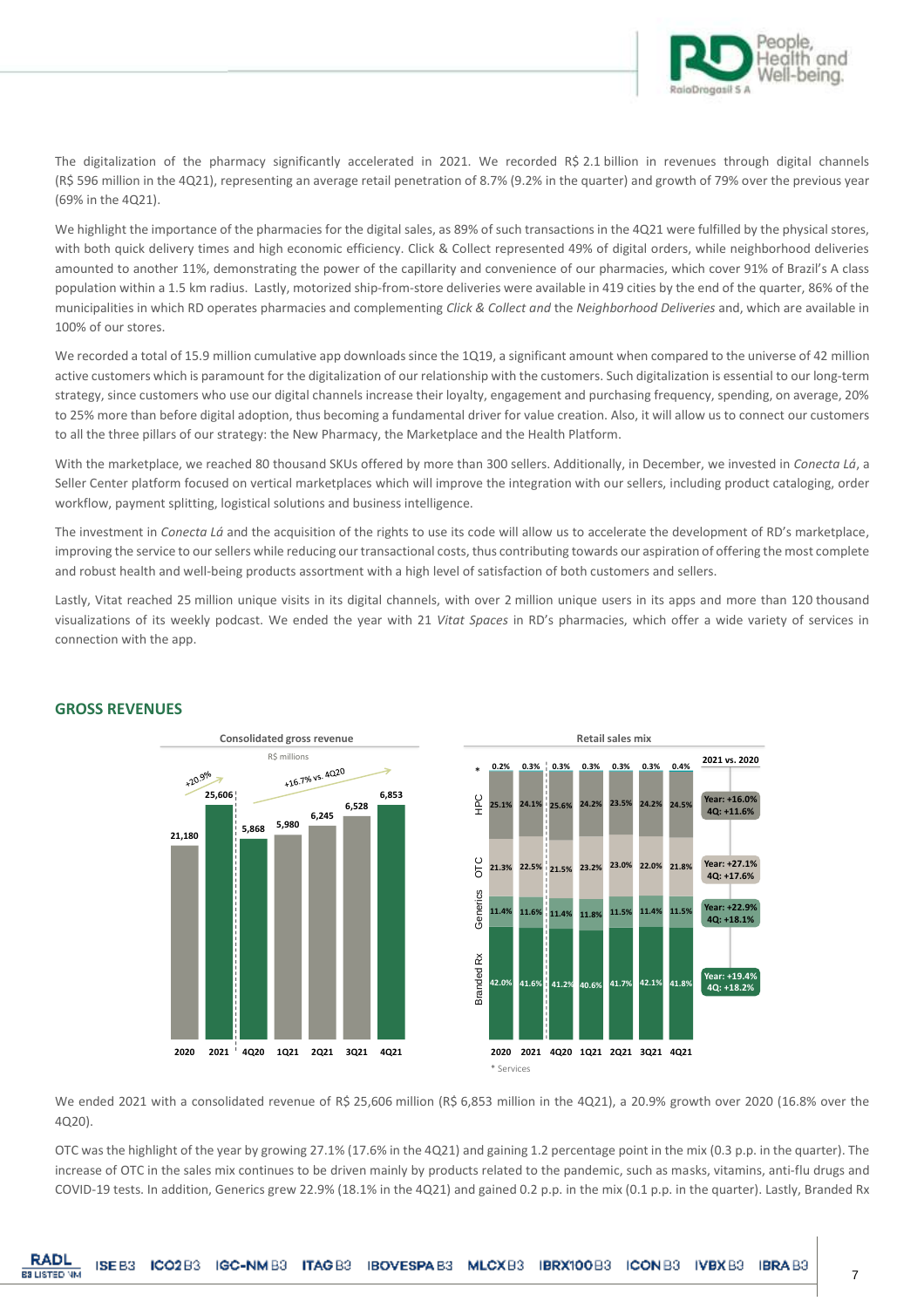

grew 19.4% in the year (18.2% in the 4Q21), with its participation in the sales mix decreasing by 0.4 p.p. (0.6 p.p. increase in the quarter), and HPC grew 16.0% in the year (11.6% in the 4Q21) and lost 1.0 p.p. in the mix (1.1 p.p. in the quarter).



We recorded a same-store sales growth of 15.3% at our pharmacies in 2021 (11.5% in the 4Q21), with 12.4% for mature stores (9.1% in the 4Q21). This represents a real mature store growth 2.3 percentage points above the inflation of 10.1% in the year as measured by the IPCA index.

#### **GROSS PROFIT**

Our gross profit totaled R\$ 7,206.2 million in 2021 (R\$ 1,951.8 million in the 4Q21), with a gross margin of 28.1% (28.5% in the 4Q21), a 0.3 percentage point expansion in comparison to 2020. The year's gross margin benefitted from the inflationary gains on inventories due to the year's price increase, which was above the historical average, from the Net Present Value (NPV) adjustment increase, due to the higher interest rates, and from other commercial gains.



#### **SELLING EXPENSES**

Selling expenses totaled R\$ 4,603.3 million in 2021, equivalent to 18.0% of gross revenue, a 0.3 percentage point dilution in comparison to 2020. This dilution comes mainly from the recovery of operating leverage, which decreased during the initial phase of the COVID-19 pandemic, including a dilution of 0.4 percentage point in personnel expenses, 0.1 p.p. in electricity and 0.1 p.p. in freight costs to pharmacies, partly offset by a 0.1 p.p. pressure in delivery costs, 0.1 p.p. in digital marketing and 0.1 p.p. in other selling expenses.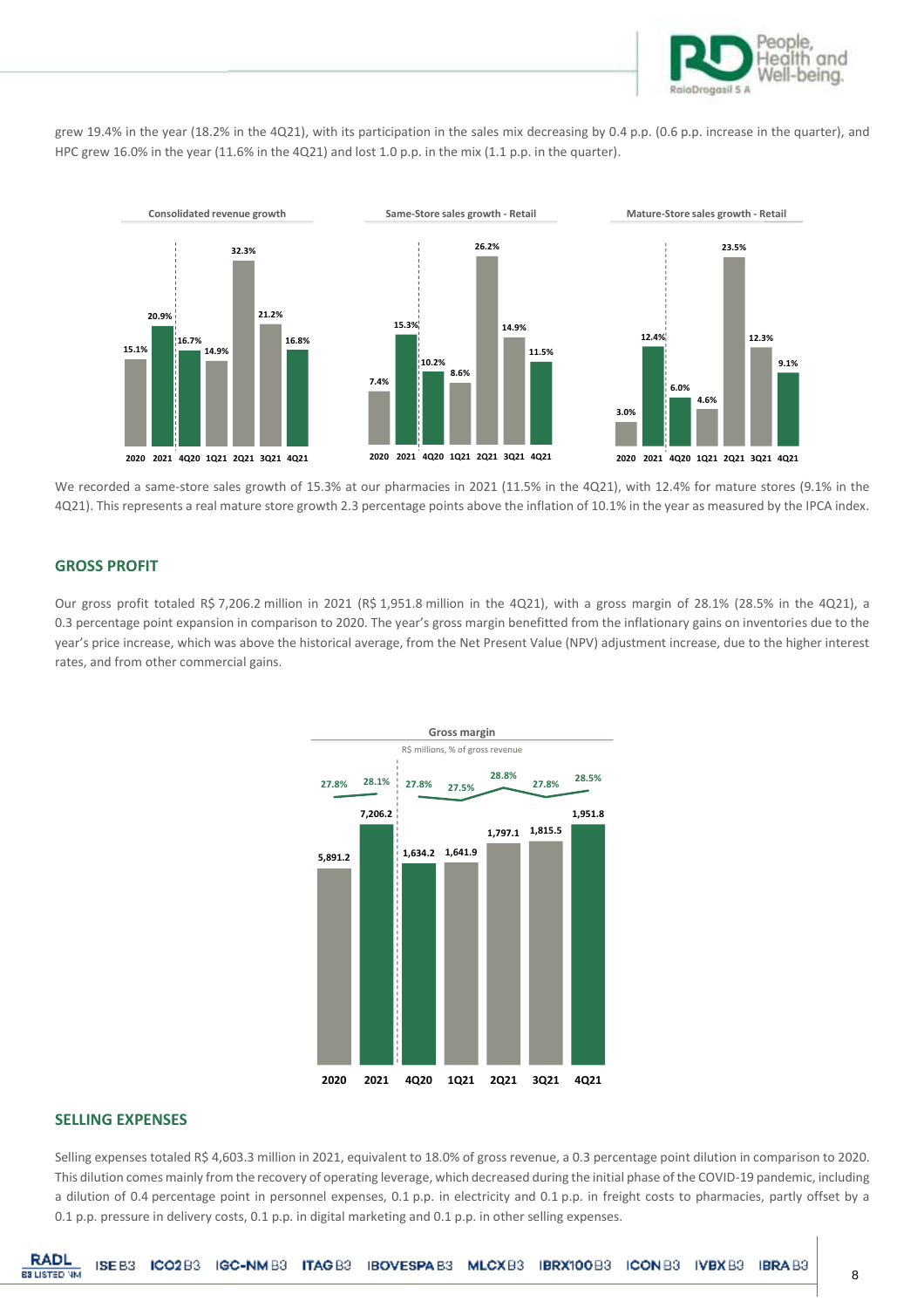

The CMED average drug price increase in 2021 totaled 7.5%, not far of the monthly average CPI inflation of 8.3%. However, we saw a significant inflationary acceleration through the year. In the 1H21, the CMED price increase exceeded the average inflation by 1.0 percentage point, thus favoring operating leverage gains. However, in the 2H21 the CMED price adjustment trailed the average CPI by 2.6 percentage points, which significantly pressured our expenses in the second half of the year and generated a loss in operating leverage, as illustrated in the chart below.



In the 4Q21, selling expenses totaled R\$ 1,261.8 million, equivalent to 18.4% of gross revenue, a 0.9 percentage point increase in comparison to the 4Q20 due to inflationary pressures in the period, which generated a loss of operating leverage. We recorded pressures of 0.3 percentage point in personnel, 0.2 p.p. in rentals, 0.1 p.p. in electricity, 0.1 p.p. in delivery expenses and 0.2 p.p. in other selling expenses.

This inflationary pressure is expected to endure until the 1Q22, as in the end of March we will have the 2022 drug price increase, allowing for an inflationary recomposition starting in the 2Q22.

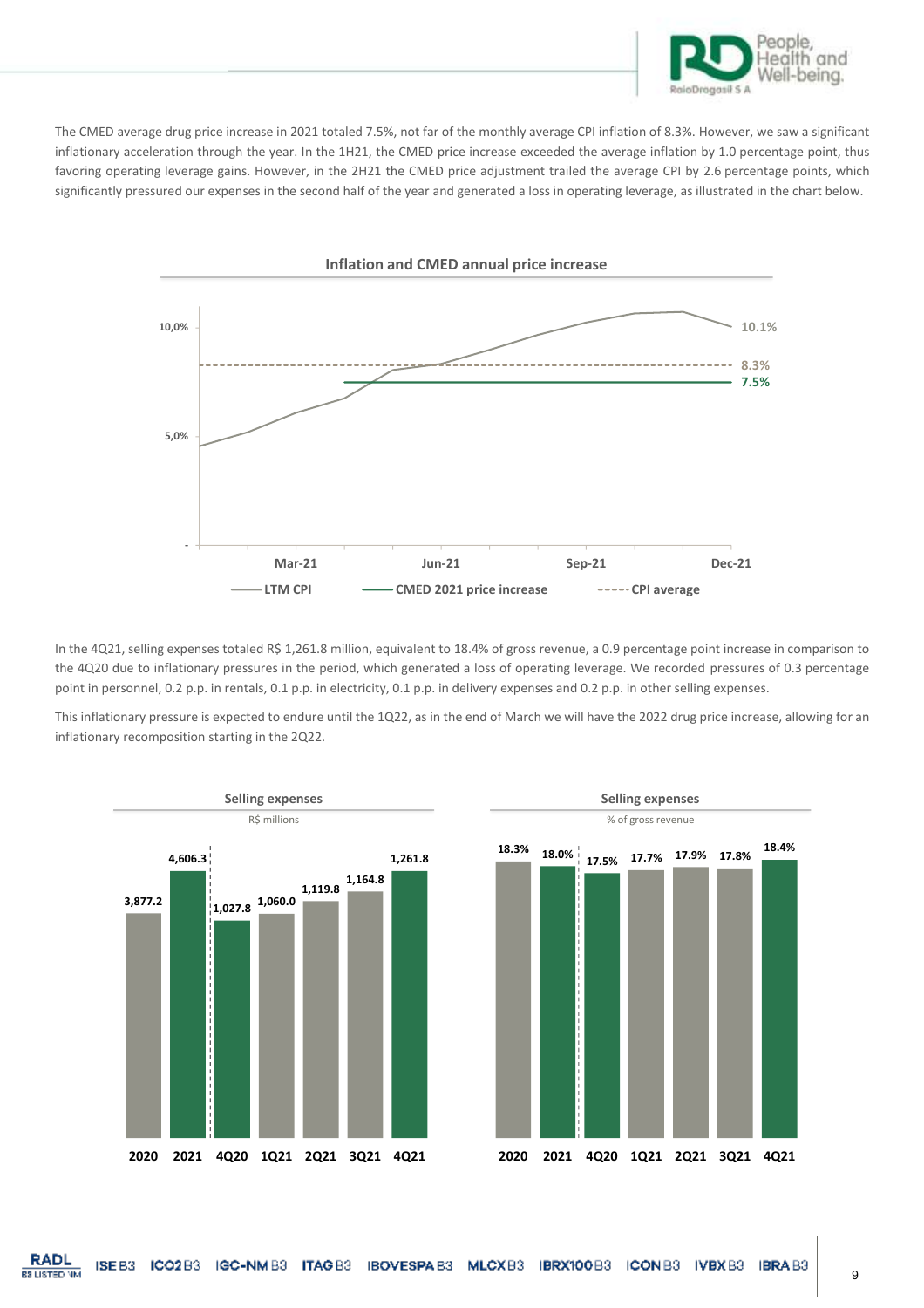

**10.0% 10.1%**

#### **CONTRIBUTION MARGIN**

We recorded a contribution margin of R\$ 2,599.9 million in 2021, a 29% growth over 2020. This represented 10.2% of gross revenue, a 0.7 percentage point margin increase.

Our contribution margin in the 4Q21 totaled R\$ 690.0 million, an increase of 14% versus the 4Q20. This represented 10.1% of gross revenue, a margin pressure of 0.2 percentage point over the 4Q20 stemming from inflationary pressures.



## **GENERAL & ADMINISTRATIVE EXPENSES**

General and administrative expenses totaled R\$ 792.6 million in 2021, equivalent to 3.1% of gross revenue, a 0.3 percentage point increase in comparison to 2020.





We recorded pressures of 0.3 percentage point in personnel expenses, 0.1 with consulting services and 0.1 with software licenses, all of them related to our digital transformation and partly offset by a reduction of 0.2 percentage point in labor contingencies.

In the 4Q21, general and administrative expenses amounted to R\$ 241.9 million, equivalent to 3.5% of gross revenue, a 0.5 percentage point increase when compared to the same period of last year.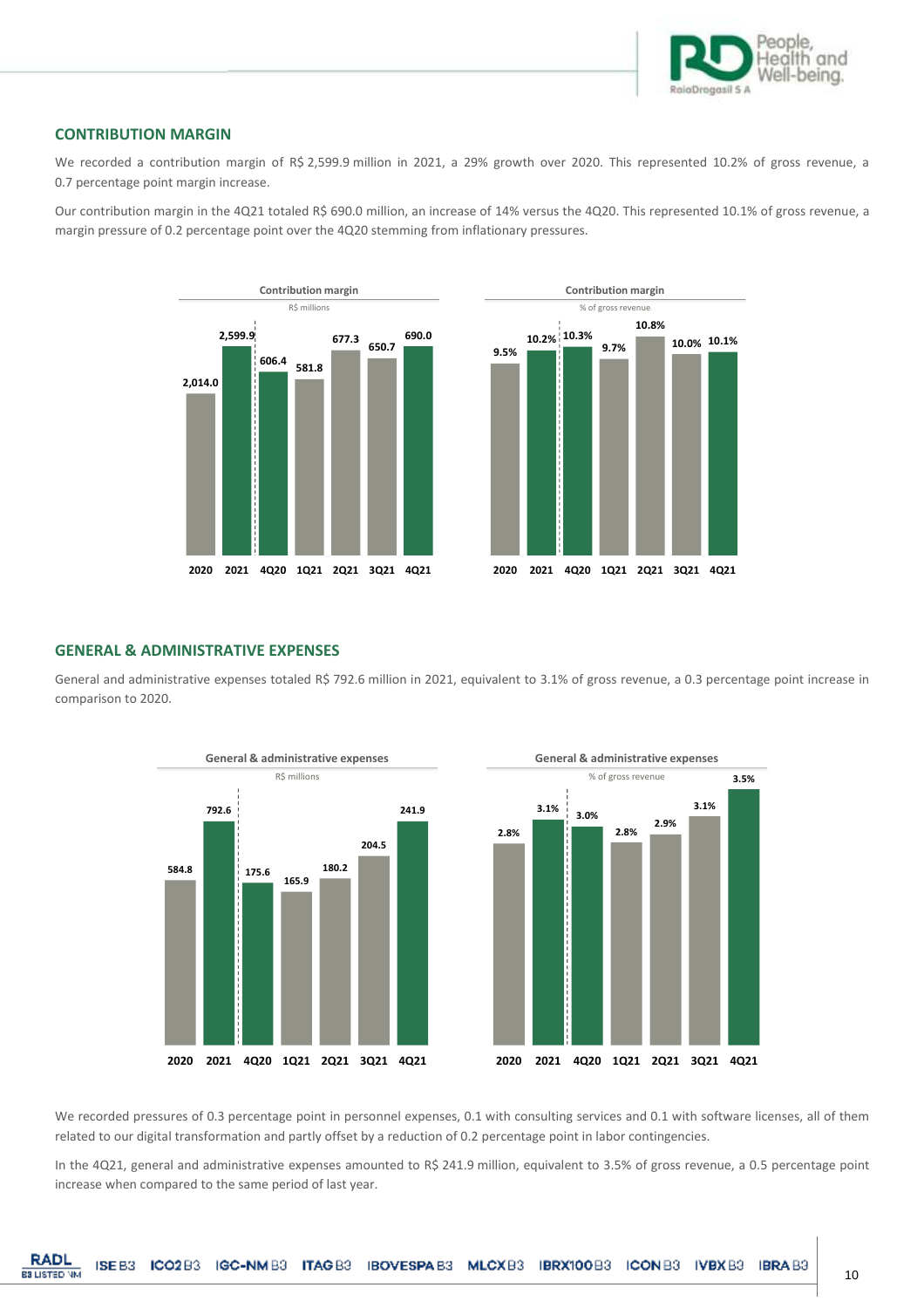

The investments into RD's digital transformation, which include squads, software licenses, support teams, infrastructure and third-party services, generated a 0.4 percentage point pressure in comparison to the 4Q20.

The steep increase in the quarter's expenses was intensified by the strong inflationary pressure, as the average CPI in the 4Q21 was 3.0 percentage points above the drug price increase authorized by CMED in 2021, reducing the Company's operating leverage. This pressure is expected to last until the 1Q22, reducing from 2Q22 onwards due to the expected inflationary recomposition stemming from CMED's 2022 price increase at the end of March, and contributing to a better absorption of these expenses.

#### **EBITDA**

Our adjusted EBITDA totaled R\$ 1.807.2 million in 2021, a 26% increase when compared to 2020. We recorded an adjusted EBITDA margin of 7.1%, a 0.4 percentage point expansion. While the New Pharmacy expanded its contribution margin in 0.7 percentage point, we recorded a 0.3 percentage point pressure in G&A from the investments into our corporate structure to support our new strategy.

In the 4Q21, the adjusted EBITDA amounted to R\$ 448.1 million. The adjusted EBITDA margin was of 6.5% in the quarter, a 0.8 percentage point contraction when compared to the same period of the previous year. The New Pharmacy's contribution margin decreased by 0.2 percentage point, while G&A expenses pressured results by 0.5 percentage point. These pressures stemmed mostly from the intense inflationary pressure recorded in the quarter. This trend is expected to revert starting in the 2Q22 due to the inflationary recomposition expected at the end of March due to CMED's 2022 drug price increase.



#### **EBITDA RECONCILIATION AND NON-RECURRING EXPENSES**

We recorded in 2021 R\$ 40.9 million in non-recurring expenses. This includes R\$ 23.0 million in non-recurring expenses from asset write-offs, mostly from store closures, and R\$ 15.9 million in donations, more than offset by R\$ 73.9 million in non-recurring gains from fiscal credits related to previous years, of R\$ 3.4 million from the change in the monetary restatement rate of labor contingencies and of R\$ 2.4 million in other nonrecurring gains.

In the 4Q21, we recorded R\$ 26.5 million in net non-recurring expenses. This includes expenses of R\$ 20.3 million from asset write-offs, mostly from store closures, and of R\$ 8.4 million in donations, partly offset by R\$ 2.2 million in fiscal credits from previous years, besides another R\$ 0.1 million in other non-recurring expenses.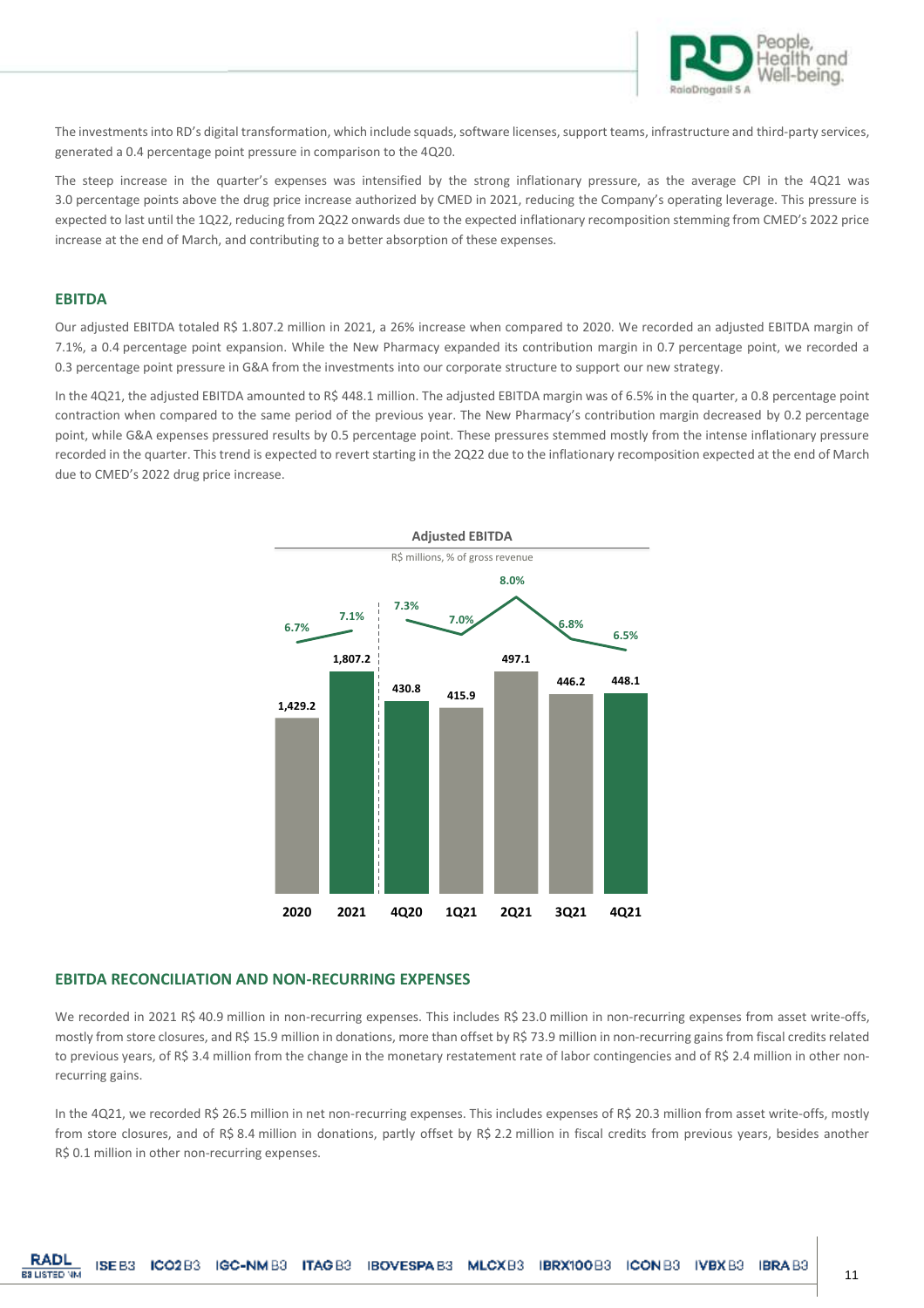

| <b>EBITDA reconciliation - R\$ millions</b>      | <b>1Q21</b> | <b>2Q21</b>              | 3Q21  | 4Q21  | 2021    |
|--------------------------------------------------|-------------|--------------------------|-------|-------|---------|
| Net income                                       | 188.8       | 266.4                    | 172.8 | 187.2 | 815.2   |
| Income tax                                       | 75.8        | 104.0                    | 74.4  | (4.8) | 249.4   |
| Equity equivalence                               | 1.5         | 1.5                      | (0.2) | (1.7) | 1.1     |
| Financial result                                 | 18.8        | 26.9                     | 39.9  | 69.8  | 155.4   |
| <b>EBIT</b>                                      | 284.9       | 398.8                    | 286.9 | 250.4 | 1,221.1 |
| Depreciation and amortization                    | 147.3       | 150.4                    | 158.0 | 171.2 | 627.0   |
| <b>EBITDA</b>                                    | 432.3       | 549.3                    | 444.9 | 421.6 | 1,848.1 |
| Asset write-offs                                 | (1.1)       | 6.1                      | (2.3) | 20.3  | 23.0    |
| Donations                                        | 3.3         | 0.3                      | 3.9   | 8.4   | 15.9    |
| Labor contingencies                              | (3.4)       | $\overline{\phantom{a}}$ |       |       | (3.4)   |
| INSS, PIS and COFINS credits from previous years | (13.6)      | (58.0)                   |       | (2.2) | (73.9)  |
| Other non-recurring/non-operating effects        | (1.6)       | (0.5)                    | (0.4) | 0.1   | (2.4)   |
| Non-recurring/non-operating expenses             | (16.4)      | (52.2)                   | 1.2   | 26.5  | (40.9)  |
| <b>Adjusted EBITDA</b>                           | 415.9       | 497.1                    | 446.2 | 448.1 | 1,807.2 |

#### **DEPRECIATION, NET FINANCIAL EXPENSES AND INCOME TAXES**

Depreciation expenses amounted to R\$ 627.0 million in 2021 (R\$ 171.2 million in the 4Q21), equivalent to 2.4% of gross revenues (2.5% in the quarter), a 0.3 percentage point dilution when compared to 2020 (stable in the 4Q21).

Net financial expenses represented 0.6% of gross revenue in 2021 (1.0% in the 4Q21), a 0.2 percentage point increase when compared to 2020 (0.7 percentage point in comparison with the 4Q20). Of the R\$ 155.4 million recorded in 2021 (R\$ 69.8 million in the 4Q21), R\$ 84.8 million refer to the actual financial interest accrued on financial liabilities (R\$ 31.8 million in the 4Q21), equivalent to 0.3% of gross revenue (0.5% in the 4Q21), a 0.1 percentage point increase when compared to 2020 (0.3 percentage point in the quarter). We've also recorded R\$ 67.8 million in financial expenses which refer to the NPV adjustment (R\$ 37.2 million in the 4Q21) and R\$ 2.8 million which refers to the interest on the option to acquire the remaining 15% of 4Bio (R\$ 0.7 million in the 4Q21).

Lastly, we booked R\$ 235.5 million in income taxes in the year (R\$ 4.2 million in the 4Q21), equivalent to 0.9% of gross revenue (0.1% in the quarter), a 0.1 percentage point increase (0.7 percentage point reduction in the 4Q21). The 4Q21 included a favorable effect of R\$ 21.8 million from the greater appropriation of interest on equity when compared to the 4Q20, a R\$ 9.2 million gain from technology incentives and a R\$ 5.4 million credit from the recovery of payments on monetary restatements of undue payments and withdrawal of judicial deposits. Without these effects, the income taxes would be 1.1% of gross revenue in 2021 (0.6% in the 4Q21).

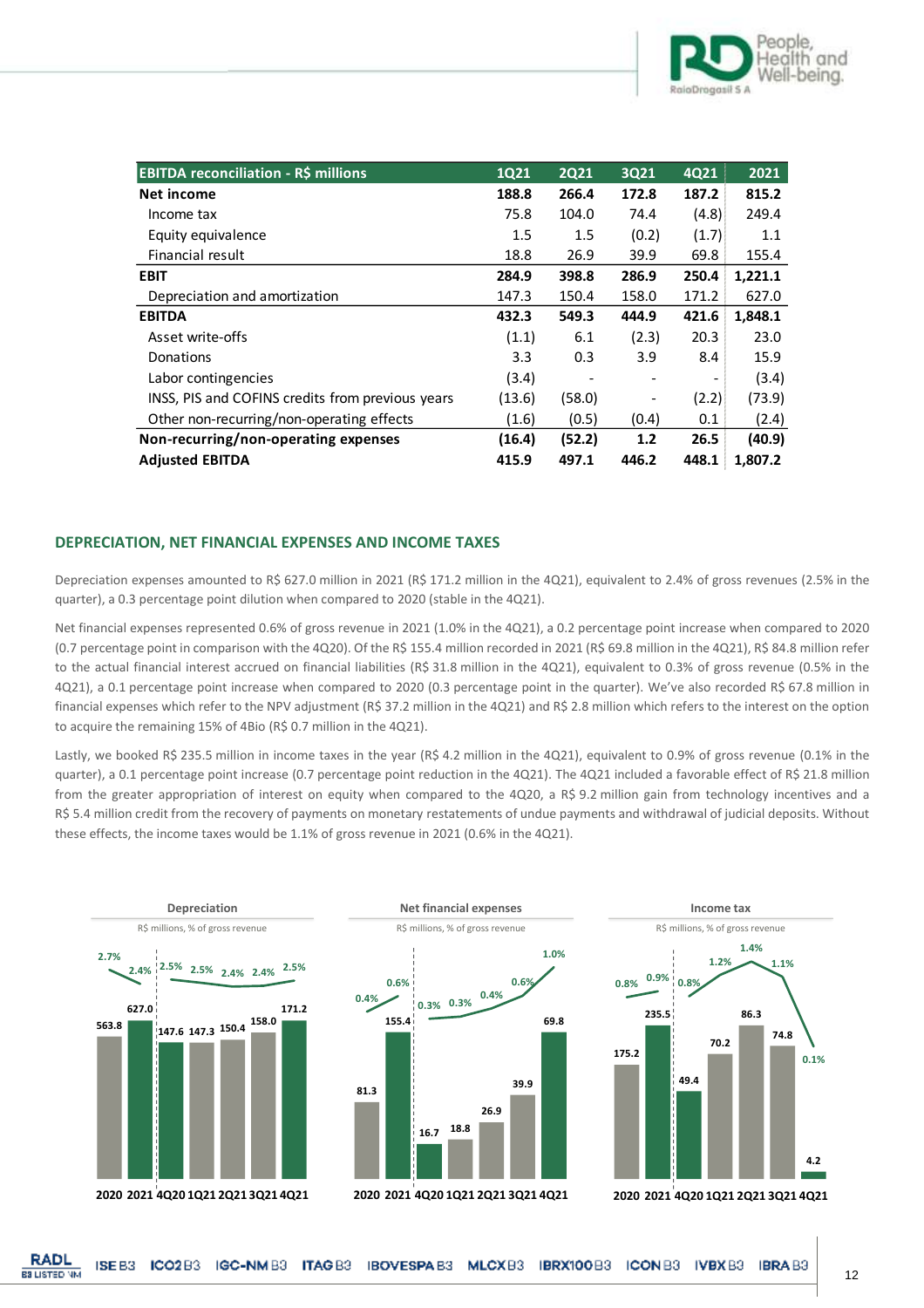

#### **NET INCOME**



Our adjusted net income totaled R\$ 788.2 million in 2021 (R\$ 204.6 million in the 4Q21), a 31% growth in comparison with 2020 (reduction of 4% in the 4Q21). The adjusted net margin was of 3.1% in the year (3.0% in the 4Q21), a 0.3 percentage point increase versus 2020 (0.6 p.p. contraction in the quarter).

## **CASH CYCLE**

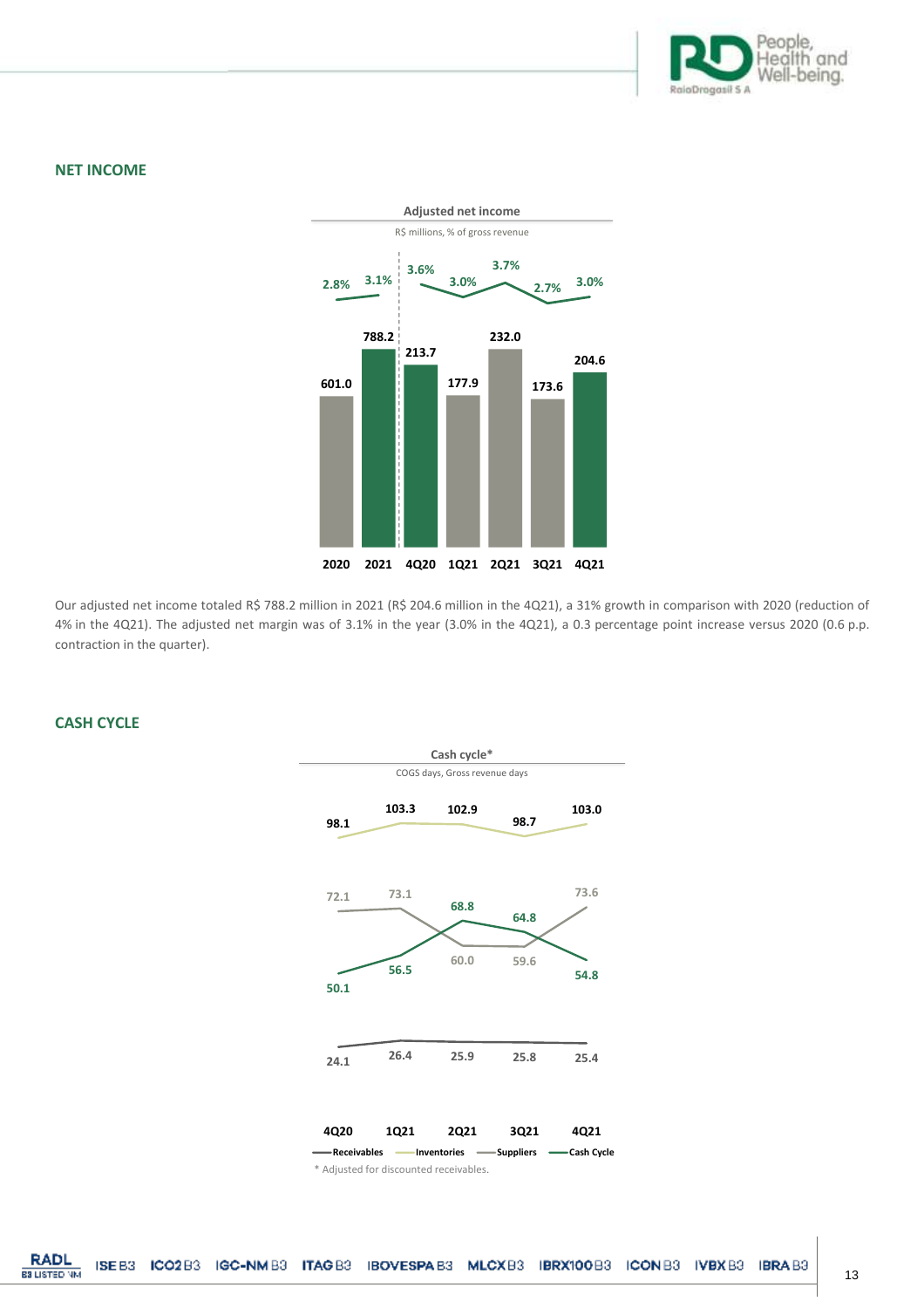

Our cash cycle in the 4Q21 was of 54.8 days, a sequential reduction of 10 days and 4.7 days increase when compared to the same period of the previous year, when we had a record-low cash cycle. When compared to the 4Q20, our inventories increased by 4.9 days, accounts payable increased by 1.5 day and receivables increased by 1.3 day.

#### **CASH FLOW**

|                                         | Cash flow                                                                                                                                                                                                                                                                                                                                                        | 2021           | 2020             | 4Q21          | 4Q20          |
|-----------------------------------------|------------------------------------------------------------------------------------------------------------------------------------------------------------------------------------------------------------------------------------------------------------------------------------------------------------------------------------------------------------------|----------------|------------------|---------------|---------------|
|                                         | $(R\sin\theta)$                                                                                                                                                                                                                                                                                                                                                  |                |                  |               |               |
|                                         | <b>Adjusted EBIT</b>                                                                                                                                                                                                                                                                                                                                             | 1,180.3        | 865.3            | 276.9         | 283.3         |
|                                         | NPV adjustment                                                                                                                                                                                                                                                                                                                                                   | (72.1)         | (24.4)           | (44.9)        | (7.9)         |
|                                         | Non-recurring expenses                                                                                                                                                                                                                                                                                                                                           | 40.9           | (32.9)           | (26.5)        | (23.0)        |
|                                         | Income tax (34%)                                                                                                                                                                                                                                                                                                                                                 | (390.7)        | (274.7)<br>563.8 | (69.9)        | (85.8)        |
|                                         | Depreciation<br>Others                                                                                                                                                                                                                                                                                                                                           | 626.8<br>65.3  | 142.9            | 171.1<br>48.1 | 147.6<br>95.2 |
|                                         | <b>Resources from operations</b>                                                                                                                                                                                                                                                                                                                                 | 1,450.5        | 1,240.0          | 354.8         | 409.3         |
|                                         | Cash cycle*                                                                                                                                                                                                                                                                                                                                                      | (770.9)        | (256.9)          | 279.1         | 378.5         |
|                                         | Other assets (liabilities)**                                                                                                                                                                                                                                                                                                                                     | 142.0          | (25.1)           | (77.4)        | (171.2)       |
|                                         | Operating cash flow                                                                                                                                                                                                                                                                                                                                              | 821.6          | 958.0            | 556.5         | 616.7         |
|                                         | Investments                                                                                                                                                                                                                                                                                                                                                      | (847.8)        | (669.8)          | (287.2)       | (196.4)       |
|                                         | Free cash flow                                                                                                                                                                                                                                                                                                                                                   | (26.3)         | 288.2            | 269.2         | 420.3         |
|                                         | M&A and other investments                                                                                                                                                                                                                                                                                                                                        | (137.3)        | (3.3)            | (84.6)        | (1.5)         |
|                                         | Interest on equity and dividends                                                                                                                                                                                                                                                                                                                                 | (314.8)        | (190.5)          | (231.1)       | (63.4)        |
|                                         | Income tax paid over interest on equity                                                                                                                                                                                                                                                                                                                          | (33.6)         | (18.7)           | (8.0)         | (6.7)         |
|                                         | Net financial expenses***<br>Share buyback                                                                                                                                                                                                                                                                                                                       | (87.7)         | (56.7)           | (32.5)        | (9.9)         |
|                                         | Tax benefit (fin. exp., IoE, dividends)                                                                                                                                                                                                                                                                                                                          | (73.2)<br>99.5 | 84.9             | 48.8          | 19.4          |
|                                         | <b>Total Cash Flow</b>                                                                                                                                                                                                                                                                                                                                           | (573.4)        | 103.9            | (38.2)        | 358.0         |
|                                         | *Includes adjustments to discounted receivables.<br>**Includes NPV adjustments.<br>***Excludes NPV adjustments.                                                                                                                                                                                                                                                  |                |                  |               |               |
| almost neutral free cash flow.          | pressure due to the record-low comparison base of the 4Q20 and the CAPEX increase in the year, the strong op<br>Resources from operations totaled R\$ 1,450.5 million, equivalent to 5.7% of gross revenue. We recorded                                                                                                                                          |                |                  |               |               |
|                                         | R\$ 628.9 million, resulting in an operating cash flow of R\$ 821.6 million that partially financed the CAPEX of R\$                                                                                                                                                                                                                                             |                |                  |               |               |
|                                         | In the 4Q21, we recorded a positive free cash flow of R\$ 269.2 million, with a total cash consumption of R\$ 38.2                                                                                                                                                                                                                                               |                |                  |               |               |
|                                         | Of the R\$ 847.8 million invested in 2021 (R\$ 287.2 million in the 4Q21), R\$ 377.5 million were used for t<br>(R\$ 126.4 million in the 4Q21), R\$ 155.3 million for the renovation or expansion of existing locations, R\$ 218.6<br>the 4Q21), R\$ 77.1 million in logistics (R\$ 39.2 million in the 4Q21) and R\$ 19.3 million in other initiatives (R\$ 6. |                |                  |               |               |
|                                         | 2021 also included important investments by RD Ventures into the construction of our health ecosystem. With a<br>announced throughout the year, including Tech.fit, Healthbit, Cuco Health, Conecta Lá, Amplimed and Lal<br>disbursement of R\$ 137.4 million in acquisitions, investments and capital increases in 2021 (R\$ 84.6 million in tl                 |                |                  |               |               |
|                                         | Payments related to net financial expenses totaled R\$ 87.7 million in 2021 (R\$ 32.5 million in the 4Q21). 7<br>R\$ 99.5 million in tax benefits related to interest on equity (R\$ 48.8 million in the 4Q21).                                                                                                                                                  |                |                  |               |               |
|                                         | Lastly, we provisioned R\$ 366.0 million in proceeds in 2021, of which R\$ 205.0 million were in interest on equity a<br>representing a payout of 45% of the year's adjusted net income.                                                                                                                                                                         |                |                  |               |               |
| <b>INDEBTEDNESS</b>                     |                                                                                                                                                                                                                                                                                                                                                                  |                |                  |               |               |
|                                         | We ended 2021 with an adjusted net debt of R\$ 1,393.0 million, versus R\$ 819.5 million in 2020. This equals an a                                                                                                                                                                                                                                               |                |                  |               |               |
| of 0.8x, 0.2x higher the previous year. |                                                                                                                                                                                                                                                                                                                                                                  |                |                  |               |               |

In 2020, we recorded a negative free cash flow of R\$ 26.3 million and a total cash consumption of R\$ 573.4 million. Despite the cash cycle pressure due to the record-low comparison base of the 4Q20 and the CAPEX increase in the year, the strong operational performance led to an almost neutral free cash flow.

Resources from operations totaled R\$ 1,450.5 million, equivalent to 5.7% of gross revenue. We recorded a working capital increase of R\$ 628.9 million, resulting in an operating cash flow of R\$ 821.6 million that partially financed the CAPEX of R\$ 847.8 million.

In the 4Q21, we recorded a positive free cash flow of R\$ 269.2 million, with a total cash consumption of R\$ 38.2 million.

Of the R\$ 847.8 million invested in 2021 (R\$ 287.2 million in the 4Q21), R\$ 377.5 million were used for the opening of new pharmacies (R\$ 126.4 million in the 4Q21), R\$ 155.3 million for the renovation or expansion of existing locations, R\$ 218.6 million for IT (R\$ 71.3 million in the 4Q21), R\$ 77.1 million in logistics (R\$ 39.2 million in the 4Q21) and R\$ 19.3 million in other initiatives (R\$ 6.6 million in the 4Q21).

2021 also included important investments by RD Ventures into the construction of our health ecosystem. With a total of 6 investments in startups announced throughout the year, including Tech.fit, Healthbit, Cuco Health, Conecta Lá, Amplimed and Labi Exames, we recorded a total disbursement of R\$ 137.4 million in acquisitions, investments and capital increases in 2021 (R\$ 84.6 million in the 4Q21).

Payments related to net financial expenses totaled R\$ 87.7 million in 2021 (R\$ 32.5 million in the 4Q21). These payments were offset by R\$ 99.5 million in tax benefits related to interest on equity (R\$ 48.8 million in the 4Q21).

Lastly, we provisioned R\$ 366.0 million in proceeds in 2021, of which R\$ 205.0 million were in interest on equity and R\$ 161.0 million in dividends, representing a payout of 45% of the year's adjusted net income.

#### **INDEBTEDNESS**

We ended 2021 with an adjusted net debt of R\$ 1,393.0 million, versus R\$ 819.5 million in 2020. This equals an adjusted net debt to EBITDA ratio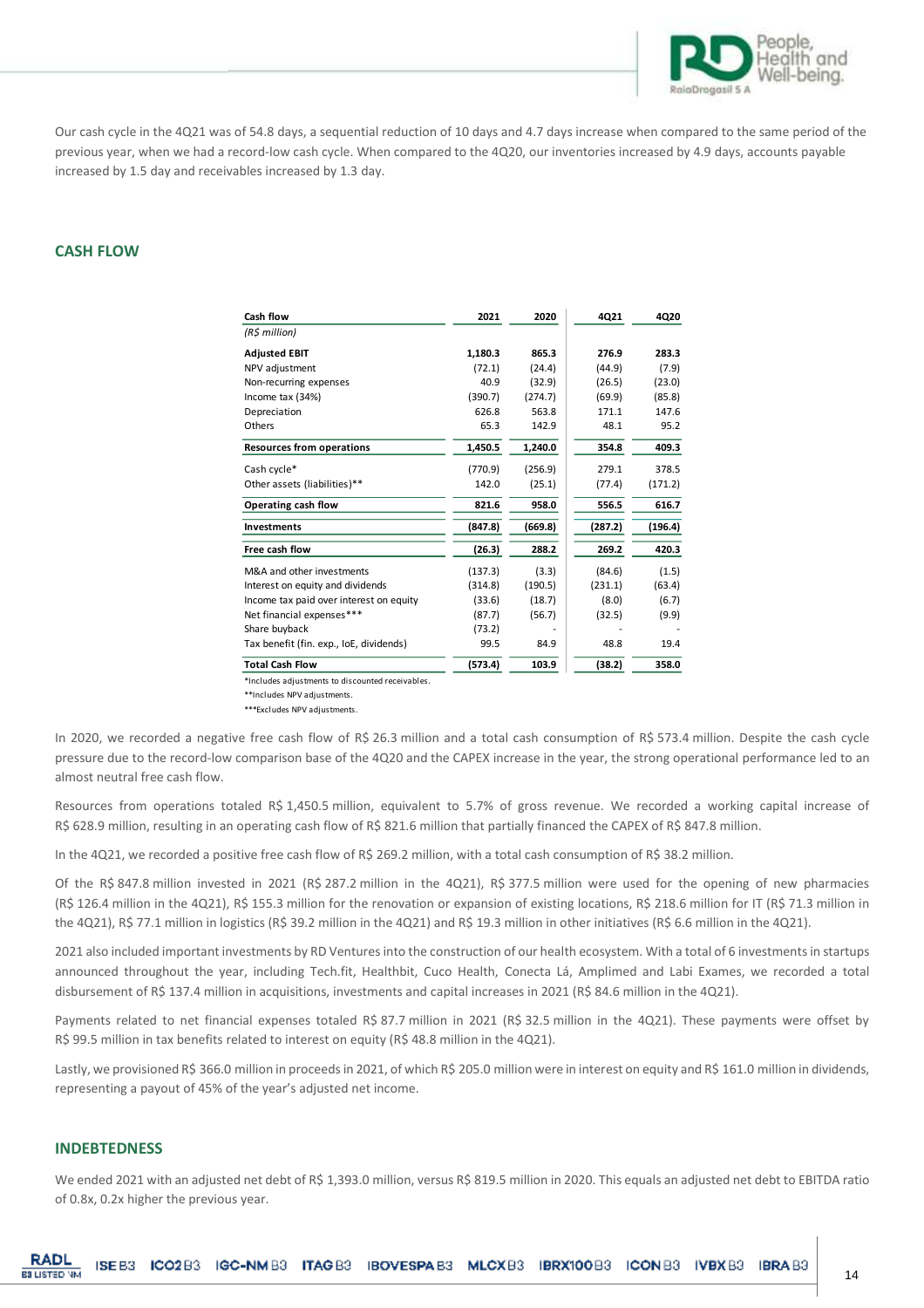

Our adjusted net debt includes R\$ 37.9 million in liabilities related to the exercise of the put option granted and/or call option obtained for the acquisition of the remaining 15% minority stake of 4Bio.

| Net Debt (R\$ millions)                      | 4021    | 3021    | 2021    | 1021    | 4Q20    |
|----------------------------------------------|---------|---------|---------|---------|---------|
| Short-term Debt                              | 613.8   | 630.1   | 622.7   | 206.7   | 531.2   |
| Long-term Debt                               | 891.4   | 934.7   | 934.3   | 1,426.2 | 1,122.2 |
| <b>Total Gross Debt</b>                      | 1,505.2 | 1,564.8 | 1,557.0 | 1,632.8 | 1,653.5 |
| (-) Cash and Equivalents                     | 356.1   | 247.2   | 266.7   | 734.4   | 880.4   |
| <b>Net Debt</b>                              | 1,149.1 | 1,317.6 | 1.290.4 | 898.4   | 773.1   |
| Discounted Receivables                       | 205.9   | 0.5     | 6.6     |         |         |
| Put/Call options to acquire 4Bio (estimated) | 37.9    | 36.6    | 35.9    | 47.1    | 46.4    |
| <b>Adjusted Net Debt</b>                     | 1,393.0 | 1,354.8 | 1.332.8 | 945.5   | 819.5   |
| Adjusted Net Debt / EBITDA                   | 0.8x    | 0.8x    | 0.8x    | 0.6x    | 0.6x    |

Our gross debt totaled R\$ 1,505.2 million, of which 70.1% corresponds to the debentures issued in 2017, 2018 and 2019, to the Certificate of Real Estate Receivables issued in 2019 and to the commercial papers issued in 2020 and 29.9% corresponds to other credit lines. Of our total debt, 59% is long-term, while 41% relates to its short-term parcels. We ended the quarter with a total cash position (cash and marketable securities) of R\$ 356.1 million.

#### **SHARED VALUE CREATION**

In 2021, we shared R\$ 7.4 billion in added value, an increase of 23% over the previous year, split as follows: R\$ 3.3 billion was shared with our government, in the federal, state and municipal levels in the form of taxes and fees, R\$ 2.4 billion with our employees, R\$ 1.0 billion with the landlords of properties we rent and with financial institutions and R\$ 0.8 billion with our shareholders.



#### **TOTAL SHAREHOLDER RETURNS**

Our share price decreased by 3.0% in 2021, 9.2 percentage points better than the IBOVESPA, which decreased by 12.1%. Since the IPO of Drogasil, we achieved a cumulative share appreciation of 2,070% versus a return of only 93% for the IBOVESPA. Including the payment of interest on equity and dividends, we generated an average annual total return to shareholders of 24.0%.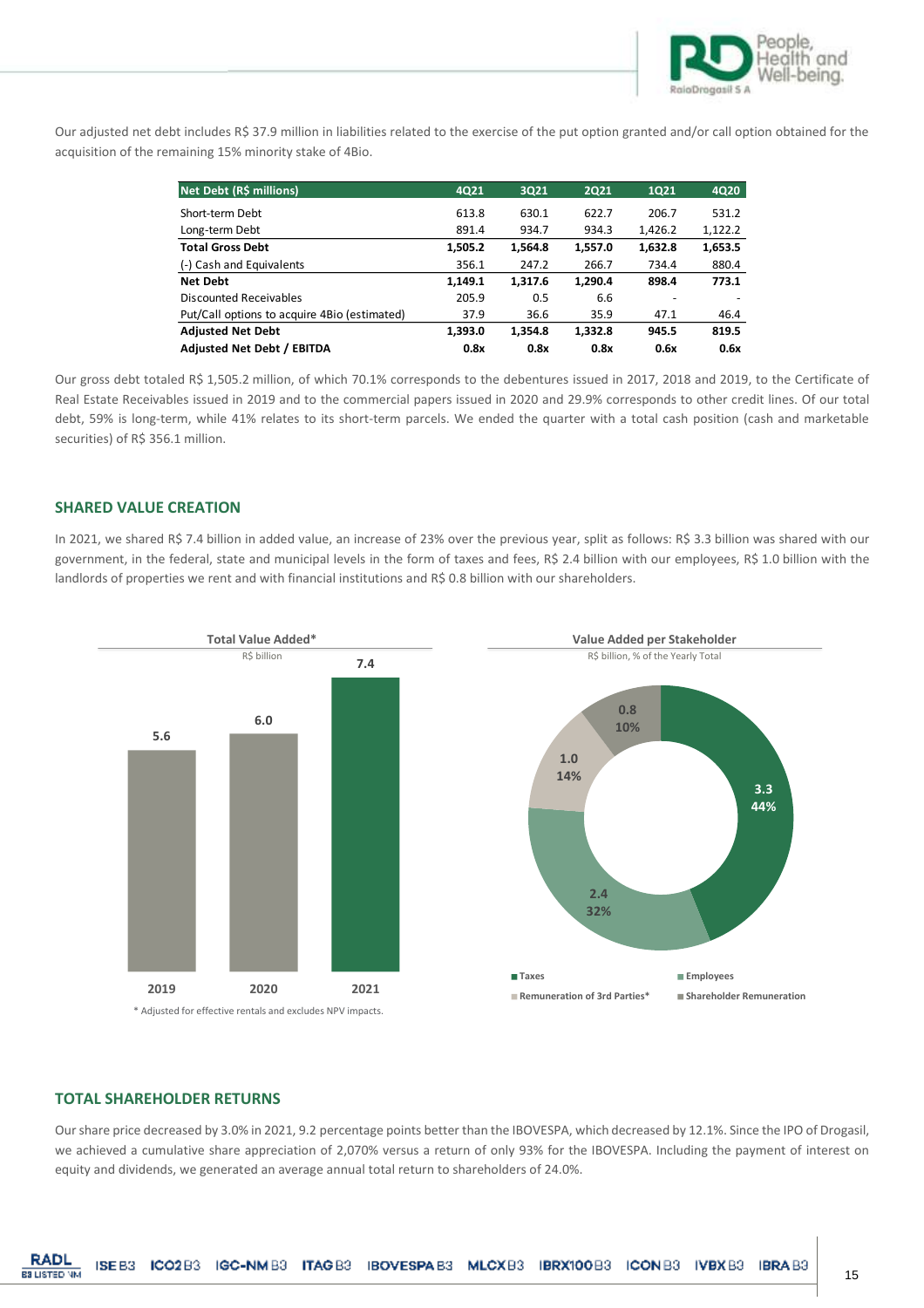

Considering the IPO of Raia in December of 2010, the cumulative return amounted to 734% versus an increase of only 54% of the IBOVESPA. Considering the payment of interest on equity and dividends, this resulted in an average annual total return to shareholders of 21.6%. Lastly, our shares recorded an average daily trading volume of R\$ 146 million in the year.



## **SUSTAINABILITY**

In May 2021, we unveiled our sustainability strategy, **Walking Together**, a pragmatic plan to bring into fruition our Ambition to become, by 2030, the group that contributes the most towards a healthier society in Brazil. Within this plan, we disclosed 35 commitments in eight thematic fields, grouped in three dimensions that guide our ESG efforts for years: *Healthier People*, *Healthier Businesses* and *Healthier Planet*. To reach the objectives laid out in Walking Together, we developed initiatives and projects of impact within each pillar.

In 2021, we focused on monitoring 5 commitments and 7 indicators, with goals for the current year that would set the Company into the direction of the goals set for 2030. The progress with these indicators is detailed in the table below.

| Pillar            | Goal                                         | 2030 target | 2021 target | 2021 result |
|-------------------|----------------------------------------------|-------------|-------------|-------------|
|                   | % Risk factor reduction                      | 50%         | 10%         | 23.5%       |
| People            | % Chronic employees in health programs       | 100%        | 20%         | 31.3%       |
|                   | Gender equality                              |             |             |             |
|                   | % Women in executive leadership              | 50%         | 19.6%       | 26.3%       |
|                   | % Women in functional leadership             | 50%         | 47.8%       | 42.5%       |
| <b>Businesses</b> | % Women in operational leadership            | 50%         | 66%         | 68.5%       |
|                   | Supply chain                                 |             |             |             |
|                   | % Evaluated suppliers in critical categories | 100%        | 50%         | 100%        |
| Planet            | % Conscious discarding coverage (cities)     | 100%        | 100%        | 94.4%       |

Within this context, the Company highlights the results achieved in each of the three pillars of the Sustainability Strategy:

**Healthier People:** The commitment of transforming ourselves into a platform for integral health urges us to become a reference player in *taking care of our employees*. In 2021, we consolidated several initiatives for the engagement of our own people to incentivize habit change, named *The Better Version of Myself*. In six months, 31.3% of employees with chronic diseases were enrolled into health programs, surpassing our goal of 20% for the year. Of all the employees who completed their health profile, 23.5% had their risk factors reduced, another result that went beyond the goal set for the end of 2021. Also, in a context of the pandemic, we made telemedicine consultations by Albert Einstein Hospital available to our employees, with over 49 thousand consultations made in the year.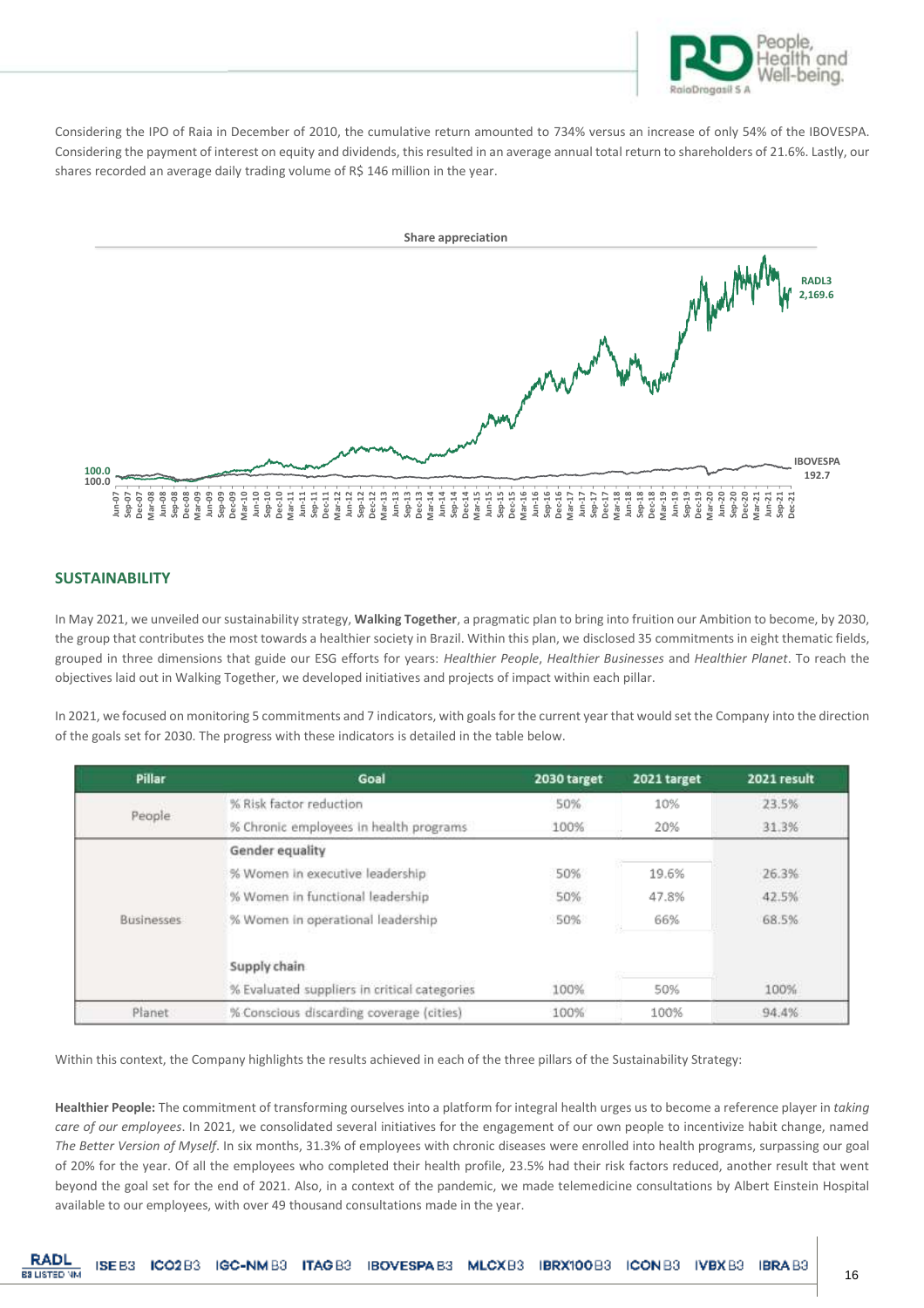

In *taking care of our customers*, our pharmacies have taken on an increasing role in prevention and health promotion. With the expansion of our pharmaceutical services at our locations, including 1,5 thousand health hubs, we performed 3 million COVID-19 quick tests in 2021, and provided 198 thousand immunizations against COVID-19 in our pharmacies, in partnership with several municipalities.

In *taking care of our communities*, we increased our social investments. With the challenges brought by nearly two years of the COVID-19 pandemic, RD sustained its efforts to support the society in programs in fighting the virus. In 2021, we participated in the *United by the Vaccine*  movement, with the donation of approximately R\$ 5 million in equipment and supplies to healthcare institutions in 98 municipalities. Additionally, we invested R\$ 5 million in integral health initiatives across Brazil. The involvement of our customers was another highlight, with 48% of growth in donations to healthcare institutions backed by the sales of the social magazines *Sorria* and *Todos* in our pharmacies.

**Healthier Businesses:** The establishment of a diverse and inclusive working environment is one of the most important goals for RD. In 2021, we advanced in our *diversity and inclusion* strategy, organizing several initiatives that seek to educate and inform our executive leadership. And, to that end, we count on the expertise of renown external consultants, specialized in their fields. We structured governance for the topic, defining responsibilities and inviting our executives to become sponsors in the agendas of genders, LGBTI+, race, generations and people with deficiencies. We obtained the recognition from *Women on Board* (WOB), which highlights and values corporate environments with the presence of two or more women in the board of directors. Lastly, we advanced in the composition of our female leadership. In 2021, we reached the milestone of 26.3% of women in executive leadership positions (directors and C-level), above the target of 19.6% for 2021.

We reinforce our historical commitment towards the *career development of our employees*, starting at the pharmacy entry level and potentially progressing towards store manager in up to five years. Today, 100% of our pharmacy managers have been promoted from within the Company under our career program.

We have also invested in the development of our leaders by educating them with the new skills required to advance in their careers. In 2021, we developed and promoted 493 people to different management positions, who took on the responsibility of leading our pharmacies throughout the country. We signed partnerships with education institutions and doubled the number of scholarships for undergrad and graduate courses, ending the year with 752 benefitted employees.

Within our *supply chain*, we strengthened our commitment with developing positive relationships with our commercial partners through the improvement of our program *ESG in our Supply Chain*, which includes sustainability evaluations starting when suppliers are still potential partners. In 2021, 100% of the suppliers marked as critical under a socioenvironmental lens underwent an ESG evaluation led by our Supplier Governance team.

**Healthier Planet:** Under the topic of *waste management*, RD has pioneered the adoption of a program dedicated to the correct disposal of expired or damaged medicines and became a reference in the issue over the last 10 years. Year after year, we have increased the program's coverage, assuring the correct disposal of these materials and preventing them from damaging the environment or causing health problems to other people. The combination of a greater number of collecting stations in our pharmacies with the increasing engagement of our customers with the program resulted in the collection of 137 tons of material in 2021, a volume increase of 117% when compared to the previous year.

With *climate change*, we promoted an initiative in the city of Uberlândia (MG) in partnership with a startup which is piloting deliveries through bicycles. The pilot totaled 4.2 thousand deliveries, with 81% made using electric bicycles. In 2021, we compensated 70% of our greenhouse gas emissions of 2020 and tripled the number of pharmacies supplied by renewable sources of electricity, such as biomass, photovoltaic and small hydropower plants, reaching 735 units. Finally, 100% of our pharmacies use LED lighting and we continue advancing in the replacement of our air conditioning equipment to use models with inverter technology, which reduces electricity consumption by circa 15% in comparison to conventional models.

Finally, we are proud to share that in January 2022, RD's shares were included into the **ISE**, B3's sustainability index, which includes Brazil's top 46 companies evaluated for corporate sustainability based on economic efficiency, environmental equilibrium, social justice and governance criteria. The inclusion of RD into ISE was an important achievement for the Company, and is the result of 3 years of collaborative work that included a broad consultation with stakeholders, the mobilization of the entire organization and the definition of a long-term agenda, with objective goals and numerous action plans, with aligned business and sustainability strategies.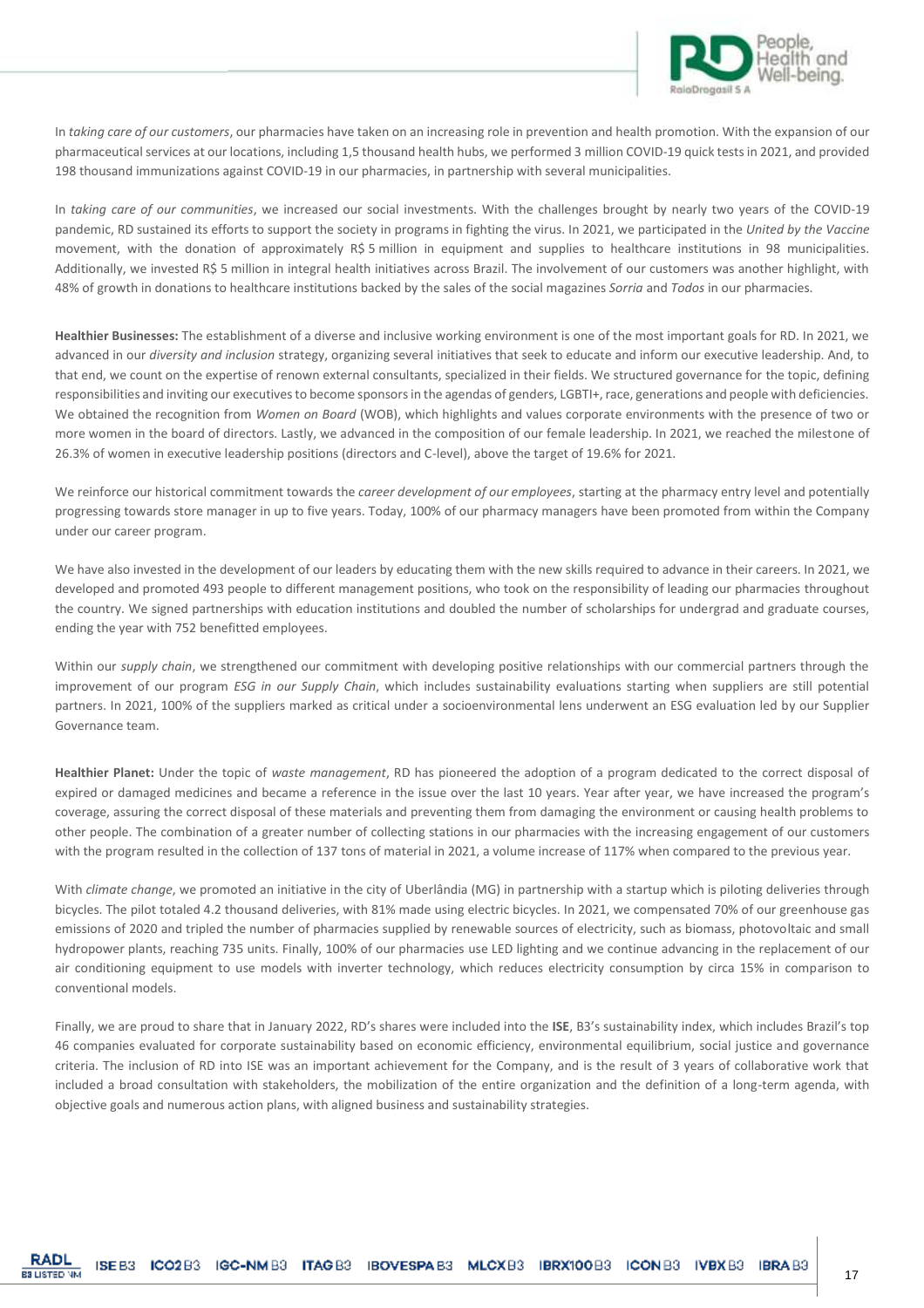

## **IFRS 16**

Since 2019, our financial statements have been prepared in accordance with IFRS 16. In order to preserve historic comparability, the figures in this report are presented under IAS 17 / CPC 06, the previous reporting standard, which we believe best represents the economic performance of our operations.

Financial statements in both IAS 17 and IFRS 16 are also available at our website [ir.rd.com.br,](https://ir.rd.com.br/) under Interactive Spreadsheets.

|                                        |               | 4Q21           |           |               | 2021           |           |
|----------------------------------------|---------------|----------------|-----------|---------------|----------------|-----------|
| <b>Income Statement</b> (R\$ millions) | <b>IAS 17</b> | <b>IFRS 16</b> | Change    | <b>IAS 17</b> | <b>IFRS 16</b> | Change    |
| <b>Gross Revenue</b>                   | 6,853.1       | 6,853.1        | 0.0       | 25,605.7      | 25,605.7       | 0.0       |
| <b>Gross Profit</b>                    | 1,951.8       | 1,951.8        | 0.0       | 7,206.2       | 7,206.2        | 0.0       |
| Gross Margin                           | 28.5%         | 28.5%          | $0.0\%$   | 28.1%         | 28.1%          | 0.0%      |
| Selling Expenses                       | (1,261.8)     | (1,043.4)      | 218.4     | (4,606.3)     | (3,796.1)      | 810.2     |
| G&A                                    | (241.9)       | (241.5)        | 0.5       | (792.6)       | (790.8)        | 1.8       |
| <b>Total Expenses</b>                  | (1,503.7)     | (1,284.8)      | 218.8     | (5,398.9)     | (4,586.9)      | 812.0     |
| as % of Gross Revenue                  | 21.9%         | 18.7%          | (3.2%)    | 21.1%         | 17.9%          | $(3.2\%)$ |
| <b>Adjusted EBITDA</b>                 | 448.1         | 667.0          | 218.8     | 1,807.2       | 2,619.2        | 812.0     |
| as % of Gross Revenue                  | 6.5%          | 9.7%           | 3.2%      | 7.1%          | 10.2%          | 3.2%      |
| Non-Recurring Expenses / Revenues      | (26.5)        | (26.2)         | 0.3       | 40.9          | 40.7           | (0.2)     |
| Depreciation and Amortization          | (171.2)       | (349.8)        | (178.6)   | (627.0)       | (1, 292.3)     | (665.3)   |
| <b>Financial Results</b>               | (69.8)        | (127.7)        | (58.0)    | (155.4)       | (379.2)        | (223.8)   |
| <b>Equity Equivalence</b>              | 1.7           | 1.7            | 0.0       | (1.1)         | (1.1)          | 0.0       |
| Income Tax                             | 4.8           | 10.7           | 5.9       | (249.4)       | (223.1)        | 26.3      |
| <b>Net Income</b>                      | 187.2         | 175.6          | (11.5)    | 815.2         | 764.1          | (51.0)    |
| as % of Gross Revenue                  | 2.7%          | 2.6%           | $(0.2\%)$ | 3.2%          | 3.0%           | (0.2%     |

|                                        | 4Q21          |                | Change  |
|----------------------------------------|---------------|----------------|---------|
| <b>Balance Sheet (R\$ millions)</b>    | <b>IAS 17</b> | <b>IFRS 16</b> | A 4Q21  |
| Assets                                 | 11,445.4      | 14,775.5       | 3,330.1 |
| <b>Current Assets</b>                  | 7,718.9       | 7,718.9        | 0.0     |
| Taxes Receivable                       | 195.7         | 195.8          | 0.0     |
| <b>Non-Current Assets</b>              | 3,726.5       | 7,056.6        | 3,330.1 |
| <b>Other Credits</b>                   | 28.5          | 28.0           | (0.5)   |
| Property, Plant and Equipment          | 1,999.0       | 5,329.6        | 3,330.6 |
| Liabilities and Shareholder's Equity   | 11,445.4      | 14,775.5       | 3,330.1 |
| <b>Current Liabilities</b>             | 5,211.1       | 5,896.2        | 685.1   |
| <b>Financial Leases</b>                | 0.0           | 699.2          | 699.2   |
| <b>Other Accounts Payable</b>          | 245.2         | 231.1          | (14.1)  |
| <b>Non-Current Liabilities</b>         | 1,298.4       | 4,160.5        | 2,862.1 |
| <b>Financial Leases</b>                | 0.0           | 2,973.7        | 2.973.7 |
| <b>Provision for Lawsuits</b>          | 52.9          | 53.1           | 0.2     |
| Income Tax and Social Charges Deferred | 200.7         | 89.0           | (111.6) |
| <b>Other Accounts Payable</b>          | 153.5         | 153.3          | (0.2)   |
| <b>Shareholder's Equity</b>            | 4,935.9       | 4,718.8        | (217.1) |
| <b>Income Reserves</b>                 | 2,267.9       | 2,050.9        | (217.0) |
| Non Controller Interest                | 41.2          | 41.1           | (0.0)   |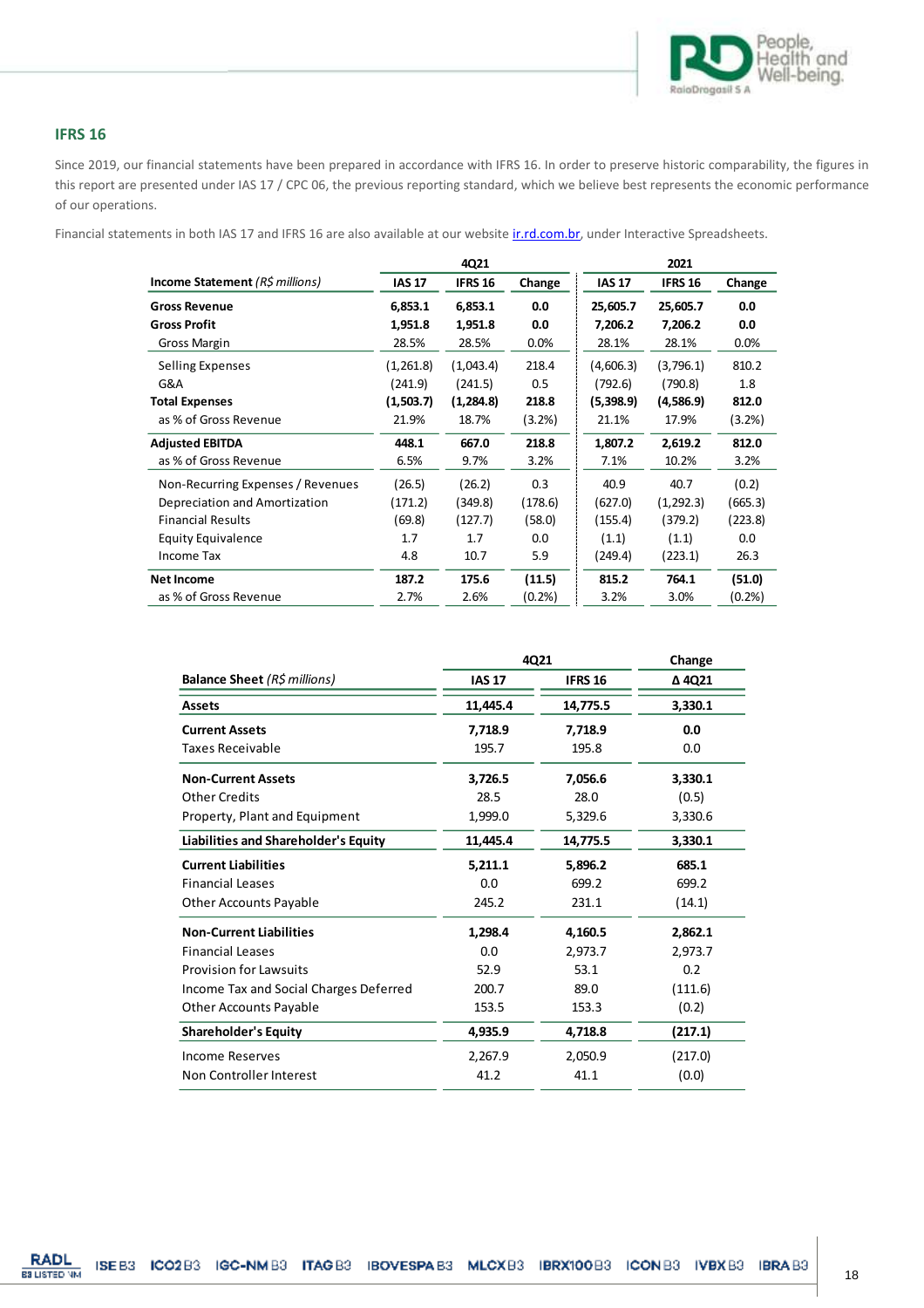

|                                         | 4Q21          |                |         | 2021          |                |         |
|-----------------------------------------|---------------|----------------|---------|---------------|----------------|---------|
| Cash Flow (R\$ millions)                | <b>IAS 17</b> | <b>IFRS 16</b> | Change  | <b>IAS 17</b> | <b>IFRS 16</b> | Change  |
| <b>Adjusted EBIT</b>                    | 276.9         | 317.1          | 40.2    | 1,180.3       | 1,326.9        | 146.7   |
| <b>NPV Adjustment</b>                   | (44.9)        | (44.9)         | 0.0     | (72.1)        | (72.1)         | 0.0     |
| Non-Recurring Expenses                  | (26.5)        | (26.2)         | 0.3     | 40.9          | 40.7           | (0.2)   |
| Income Tax (34%)                        | (69.9)        | (83.6)         | (13.8)  | (390.7)       | (440.5)        | (49.8)  |
| Depreciation                            | 171.1         | 349.8          | 178.8   | 626.8         | 1,292.3        | 665.5   |
| <b>Rental Expenses</b>                  | 0.0           | (219.2)        | (219.2) | 0.0           | (811.8)        | (811.8) |
| Others                                  | 48.1          | 61.8           | 13.7    | 65.3          | 114.9          | 49.6    |
| <b>Resources from Operations</b>        | 354.8         | 354.8          | 0.0     | 1,450.5       | 1,450.5        | 0.0     |
| Cash Cycle*                             | 279.1         | 279.1          | 0.0     | (770.9)       | (770.9)        | 0.0     |
| Other Assets (Liabilities)**            | (77.4)        | (77.4)         | 0.0     | 142.0         | 142.0          | 0.0     |
| <b>Operating Cash Flow</b>              | 556.5         | 556.5          | 0.0     | 821.6         | 821.6          | 0.0     |
| <b>Investments</b>                      | (287.2)       | (287.2)        | 0.0     | (847.8)       | (847.8)        | 0.0     |
| <b>Free Cash Flow</b>                   | 269.2         | 269.2          | 0.0     | (26.3)        | (26.3)         | 0.0     |
| M&A and other investments               | (84.6)        | (84.6)         | 0.0     | (137.3)       | (137.3)        | 0.0     |
| Interest on equity and dividends        | (231.1)       | (231.1)        | 0.0     | (314.8)       | (314.8)        | 0.0     |
| Income tax paid over interest on equity | (8.0)         | (8.0)          | 0.0     | (33.6)        | (33.6)         | 0.0     |
| Net financial expenses***               | (32.5)        | (32.5)         | 0.0     | (87.7)        | (87.7)         | 0.0     |
| Share buyback                           | 0.0           | 0.0            | 0.0     | (73.2)        | (73.2)         | 0.0     |
| Tax benefit (fin. exp., IoE, dividends) | 48.8          | 48.8           | 0.0     | 99.5          | 99.5           | 0.0     |
| <b>Total Cash Flow</b>                  | (38.2)        | (38.2)         | 0.0     | (573.4)       | (573.4)        | 0.0     |

\*Includes adjustments to discounted receivables.

\*\*Includes NPV adjustments

\*\*\*Excludes NPV adjustments

# **4Q21 Results Conference Calls – February 23rd, 2022**

**Portuguese**

at 10:00 am (BRT)

Link:

<https://www.resultadosrd.com.br/>

**English** at 12:00 pm (BRT)

Link: <https://www.resultadosrd.com.br/>

For more information, please contact our Investor Relations department.

E-mail[: ri@rd.com.br](mailto:ri@rd.com.br)

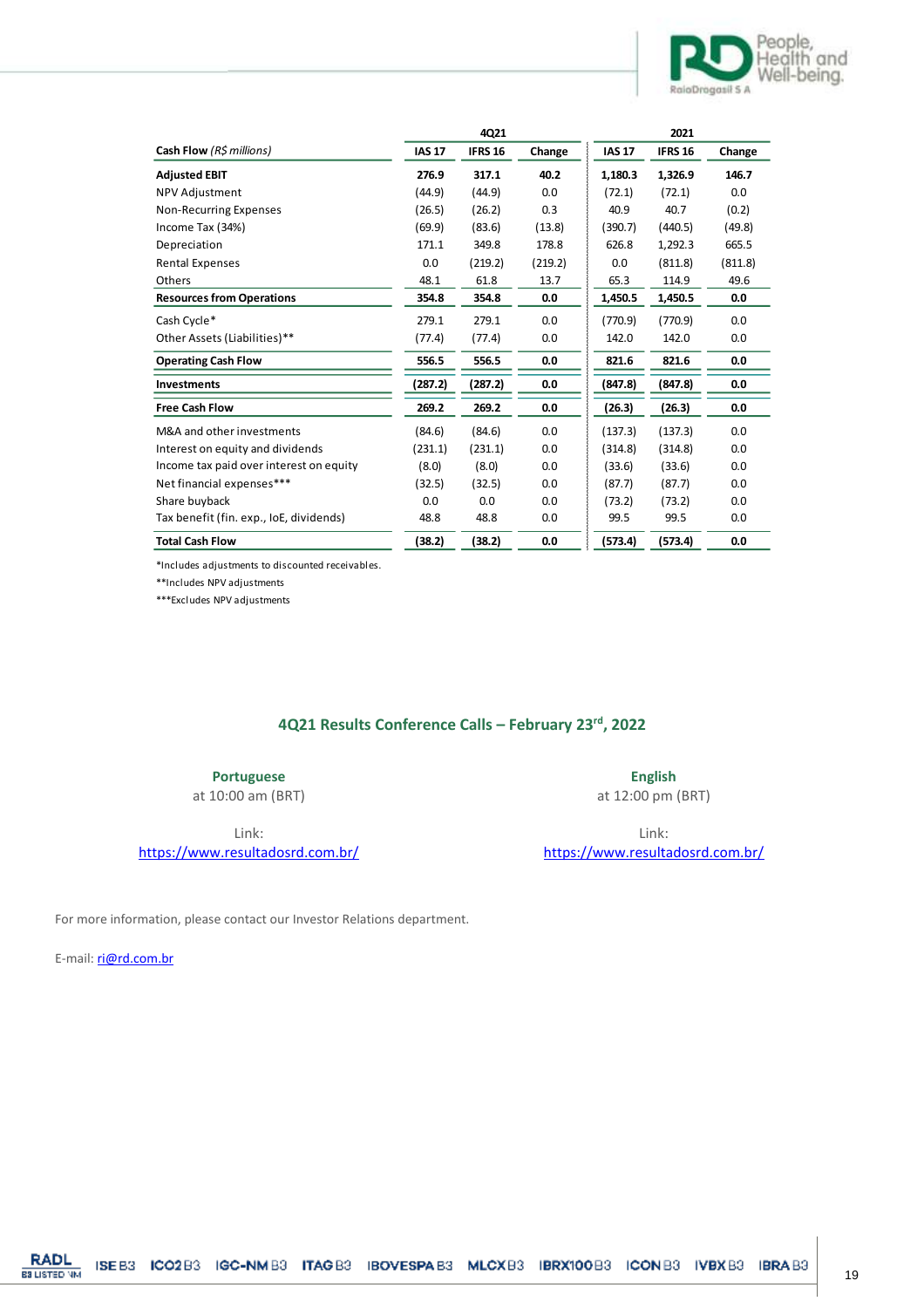

| <b>Consolidated Adjusted Income Statement</b>        | 4Q20        | 4Q21        | 2020           | 2021         |
|------------------------------------------------------|-------------|-------------|----------------|--------------|
| (R\$ thousands)                                      |             |             |                |              |
| <b>Gross Revenue</b>                                 | 5,868,052   | 6,853,140   | 21,180,475     | 25,605,685   |
| Taxes, Discounts and Returns                         | (314, 311)  | (379, 315)  | (1, 113, 637)  | (1,478,680)  |
| <b>Net Revenue</b>                                   | 5,553,741   | 6,473,825   | 20,066,838     | 24,127,005   |
| Cost of Goods Sold                                   | (3,919,528) | (4,522,021) | (14, 175, 656) | (16,920,835) |
| <b>Gross Profit</b>                                  | 1,634,213   | 1,951,805   | 5,891,182      | 7,206,170    |
| <b>Operational (Expenses) Revenues</b>               |             |             |                |              |
| Sales                                                | (1,027,786) | (1,261,758) | (3,877,221)    | (4,606,314)  |
| <b>General and Administrative</b>                    | (175, 584)  | (241, 936)  | (584, 793)     | (792, 611)   |
| <b>Operational Expenses</b>                          | (1,203,370) | (1,503,695) | (4,462,014)    | (5,398,925)  |
| <b>EBITDA</b>                                        | 430,843     | 448,110     | 1,429,169      | 1,807,245    |
| Depreciation and Amortization                        | (147, 571)  | (171, 187)  | (563, 847)     | (626, 995)   |
| <b>Operational Earnings before Financial Results</b> | 283,271     | 276,923     | 865,322        | 1,180,251    |
| <b>Financial Expenses</b>                            | (30, 289)   | (102, 557)  | (135, 480)     | (235, 445)   |
| <b>Financial Revenue</b>                             | 13,600      | 32,799      | 54,182         | 80,017       |
| <b>Financial Expenses/Revenue</b>                    | (16, 689)   | (69, 758)   | (81, 298)      | (155, 427)   |
| <b>Equity Equivalence</b>                            | (3, 551)    | 1,694       | (7, 867)       | (1, 128)     |
| <b>Earnings before Income Tax and Social Charges</b> | 263,031     | 208,859     | 776,157        | 1,023,695    |
| Income Tax and Social Charges                        | (49, 359)   | (4, 220)    | (175, 172)     | (235, 520)   |
| <b>Net Income</b>                                    | 213,672     | 204,639     | 600,984        | 788,175      |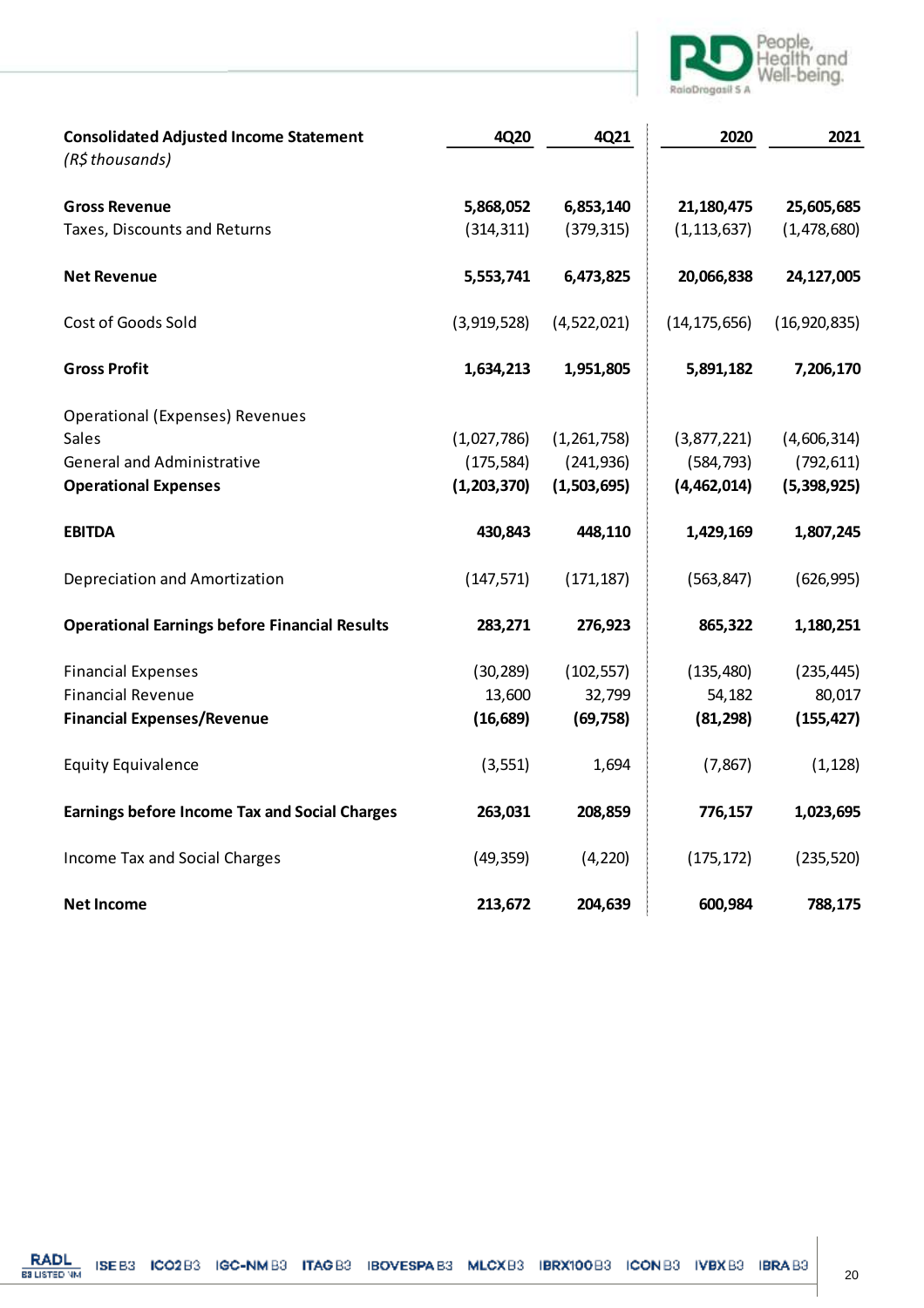

| <b>Consolidated Income Statement</b>                 | 4Q20          | 4Q21        | 2020         | 2021         |
|------------------------------------------------------|---------------|-------------|--------------|--------------|
| (R\$ thousands)                                      |               |             |              |              |
| <b>Gross Revenue</b>                                 | 5,868,052     | 6,853,140   | 21.180.475   | 25,605,685   |
| Taxes, Discounts and Returns                         | (314, 311)    | (379, 315)  | (1.113.637)  | (1,478,680)  |
| <b>Net Revenue</b>                                   | 5,553,741     | 6,473,825   | 20.066.838   | 24,127,005   |
| Cost of Goods Sold                                   | (3,919,528)   | (4,522,021) | (14.175.656) | (16,920,835) |
| <b>Gross Profit</b>                                  | 1,634,213     | 1,951,805   | 5.891.182    | 7,206,170    |
| <b>Operational (Expenses) Revenues</b>               |               |             |              |              |
| Sales                                                | (1,027,786)   | (1,261,758) | (3.877.221)  | (4,606,314)  |
| <b>General and Administrative</b>                    | (175, 584)    | (241, 936)  | (584.793)    | (792, 611)   |
| Other Operational Expenses, Net                      | (23,000)      | (26, 491)   | (32.917)     | 40,874       |
| <b>Operational Expenses</b>                          | (1, 226, 370) | (1,530,186) | (4.494.931)  | (5,358,051)  |
| <b>EBITDA</b>                                        | 407,842       | 421,619     | 1.396.251    | 1,848,119    |
| Depreciation and Amortization                        | (147, 571)    | (171, 187)  | (563.847)    | (626, 995)   |
| <b>Operational Earnings before Financial Results</b> | 260,271       | 250,431     | 832.405      | 1,221,124    |
| <b>Financial Expenses</b>                            | (30, 289)     | (102, 557)  | (135.480)    | (235, 445)   |
| <b>Financial Revenue</b>                             | 13,600        | 32,799      | 54.182       | 80,017       |
| <b>Financial Expenses/Revenue</b>                    | (16, 689)     | (69, 758)   | (81.298)     | (155, 427)   |
| <b>Equity Equivalence</b>                            | (3, 551)      | 1,694       | (7.867)      | (1, 128)     |
| <b>Earnings before Income Tax and Social Charges</b> | 240,031       | 182,367     | 743.240      | 1,064,569    |
| Income Tax and Social Charges                        | (41, 539)     | 4,788       | (163.981)    | (249, 417)   |
| <b>Net Income</b>                                    | 198,492       | 187,155     | 579.259      | 815,152      |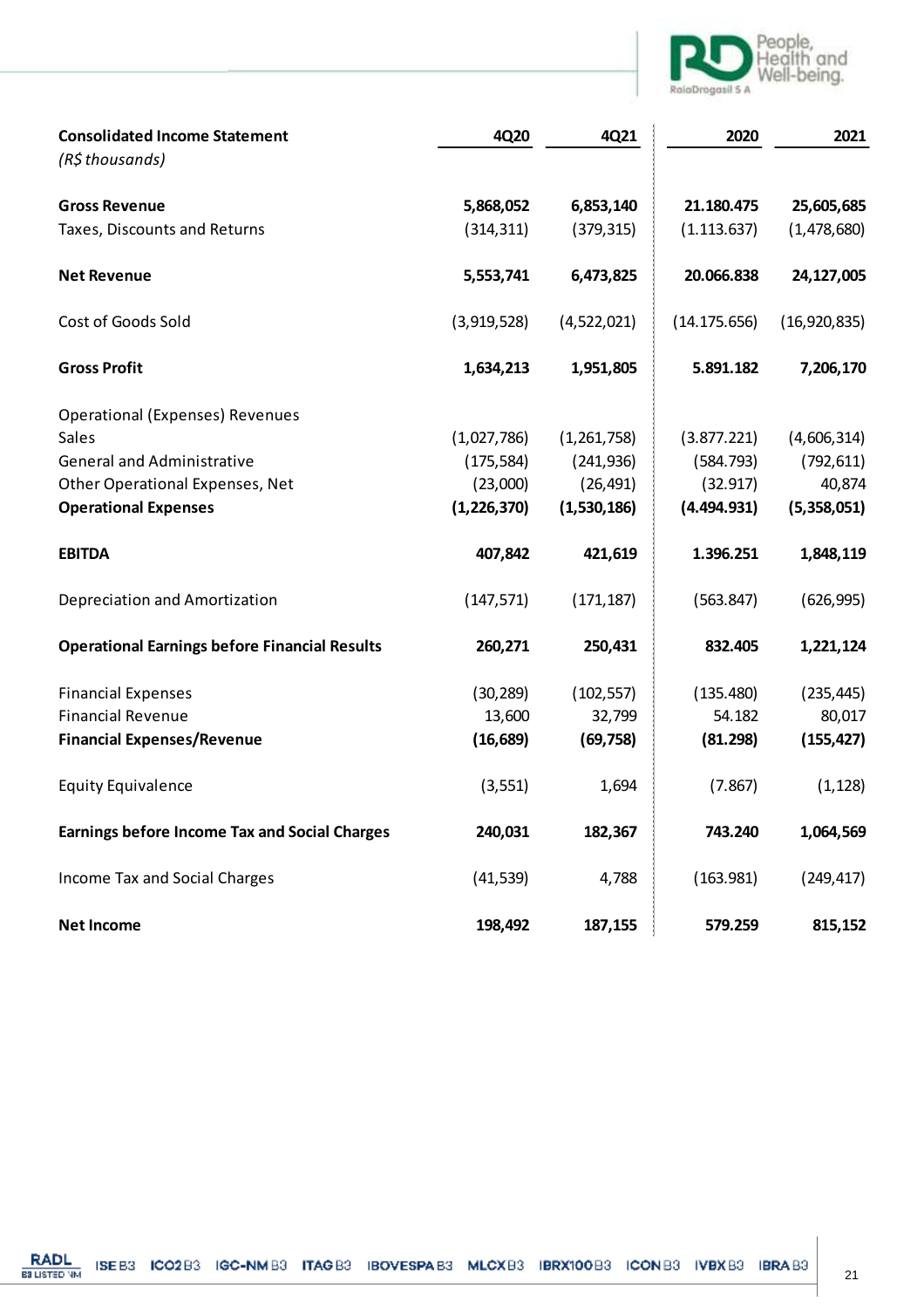

| <b>Assets</b>                          | 4Q20       | 4Q21       |
|----------------------------------------|------------|------------|
| (R\$ thousands)                        |            |            |
|                                        |            |            |
| <b>Current Assets</b>                  |            |            |
| Cash and Cash Equivalents              | 880,357    | 356,117    |
| Accounts Receivable                    | 1,555,434  | 1,710,057  |
| Inventories                            | 4,225,407  | 5,117,799  |
| Taxes Receivable                       | 61,491     | 195,730    |
| <b>Other Accounts Receivable</b>       | 261,045    | 290,837    |
| <b>Anticipated Expenses</b>            | 36,738     | 48,359     |
|                                        | 7,020,472  | 7,718,899  |
| <b>Non-Current Assets</b>              |            |            |
| Deposit in Court                       | 25,753     | 29,952     |
| Taxes Receivable                       | 111,548    | 132,929    |
| Income Tax and Social Charges deferred | 34,605     | 49,047     |
| <b>Other Credits</b>                   | 352,350    | 28,454     |
| Investments                            | 0          | 830        |
| Property, Plant and Equipment          | 1,859,220  | 1,999,020  |
| Intangible                             | 1,261,708  | 1,486,252  |
|                                        | 3,645,184  | 3,726,484  |
|                                        |            |            |
| <b>ASSETS</b>                          | 10,665,656 | 11,445,383 |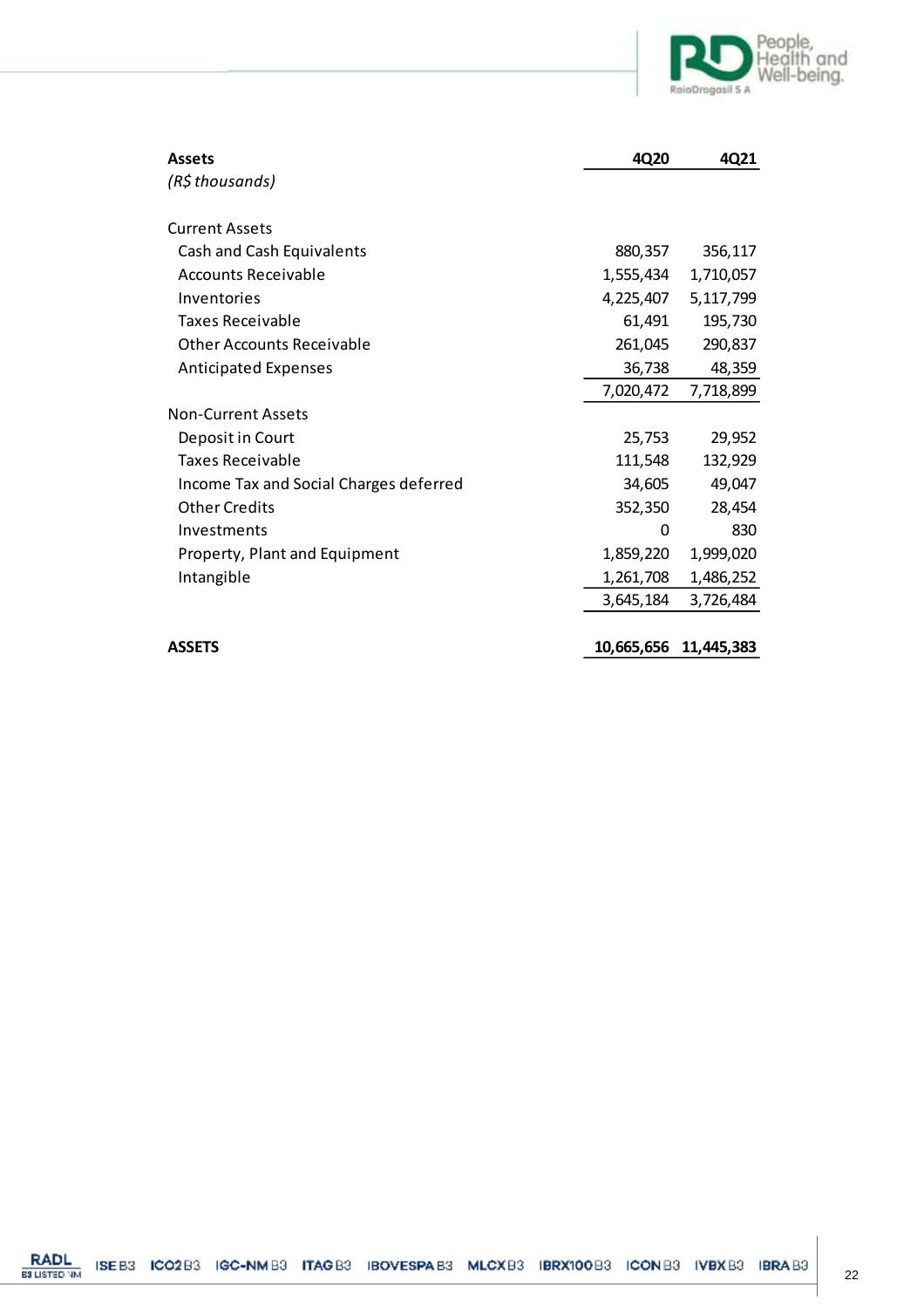

| <b>Liabilities and Shareholder's Equity</b> | 4Q20       | 4Q21       |
|---------------------------------------------|------------|------------|
| (R\$ thousands)                             |            |            |
| <b>Current Liabilities</b>                  |            |            |
| Suppliers                                   | 3,106,937  | 3,656,605  |
| Loans and Financing                         | 531,204    | 613,831    |
| Salaries and Social Charges Payable         | 309,161    | 420,356    |
| <b>Taxes Payable</b>                        | 138,673    | 154,772    |
| Dividend and Interest on Equity             | 66,295     | 76,787     |
| <b>Provision for Lawsuits</b>               | 32,835     | 43,560     |
| <b>Other Accounts Payable</b>               | 181,417    | 245,170    |
|                                             | 4,366,522  | 5,211,081  |
|                                             |            |            |
| <b>Non-Current Liabilities</b>              |            |            |
| Loans and Financing                         | 1,122,250  | 891,393    |
| <b>Provision for Lawsuits</b>               | 70,822     | 52,915     |
| Income Tax and Social Charges deferred      | 158,141    | 200,660    |
| <b>Other Accounts Payable</b>               | 406,058    | 153,466    |
|                                             | 1,757,270  | 1,298,434  |
|                                             |            |            |
| Shareholder's Equity                        |            |            |
| <b>Common Stock</b>                         | 2,500,000  | 2,500,000  |
| <b>Capital Reserves</b>                     | 148,029    | 89,914     |
| <b>Revaluation Reserve</b>                  | 11,677     | 11,514     |
| <b>Income Reserves</b>                      | 1,780,379  | 2,267,879  |
| <b>Accrued Income</b>                       |            |            |
| <b>Equity Adjustments</b>                   | (30, 230)  | 3,261      |
| Non Controller Interest                     | 62,531     | 41,170     |
| <b>Additional Dividend Proposed</b>         | 69,478     | 22,129     |
|                                             | 4,541,863  | 4,935,868  |
|                                             |            |            |
| <b>LIABILITIES AND SHAREHOLDERS' EQUITY</b> | 10,665,656 | 11,445,383 |